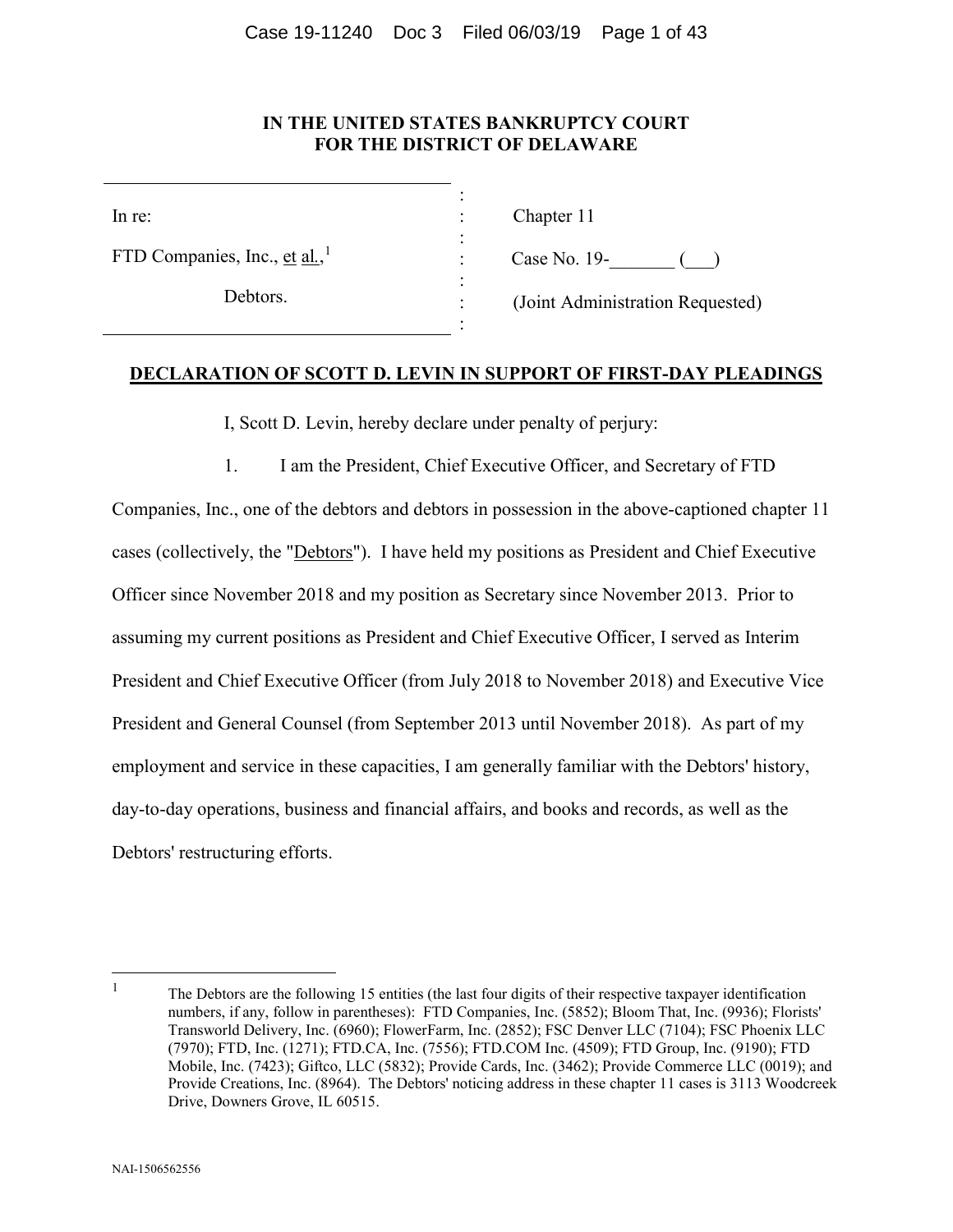#### Case 19-11240 Doc 3 Filed 06/03/19 Page 2 of 43

2. On the date hereof (the "Petition Date"), each of the Debtors filed voluntary petitions for relief under chapter 11 of title 11 of the United States Code (the "Bankruptcy Code"). To minimize the adverse effects of filing for chapter 11 protection while at the same time preserving value for the benefit of their stakeholders, and concurrently with the filing of this declaration (this "Declaration"), the Debtors have filed a number of pleadings requesting various forms of "first day" relief (collectively, the "First Day Pleadings").

3. The First Day Pleadings are intended to enable the Debtors to operate effectively and efficiently within these chapter 11 cases, as well as to avoid certain adverse consequences that might otherwise result from the commencement thereof. Among other things, the First Day Pleadings seek relief aimed at maintaining: (a) the loyalty of the Debtors' Florist Network Members (as defined herein) and other customers; (b) the confidence of the Debtors' other stakeholders, including the Debtors' vendors; and (c) the morale of the Debtors' employees. Gaining and retaining the support of these key constituencies is critical to the Debtors' efforts to maximize the value of their estates for all parties-in-interest.

4. I have reviewed each of the First Day Pleadings (including the exhibits and other attachments thereto) and it is my belief that the relief sought therein: (a) is necessary for the Debtors to effectuate a smooth transition into chapter 11 bankruptcy; (b) is necessary to avoid immediate and irreparable harm to, and ensure the uninterrupted operation of, the Debtors' businesses; and (c) will preserve and maximize the value of the Debtors' chapter 11 estates.

5. I submit this Declaration in support of: (a) the 15 Debtors' petitions for relief under chapter 11 of the Bankruptcy Code; and (b) the First Day Pleadings. Except as otherwise indicated, all statements set forth in this Declaration are based upon: (a) my personal knowledge; (b) information supplied to me by other members of the Debtors' management or the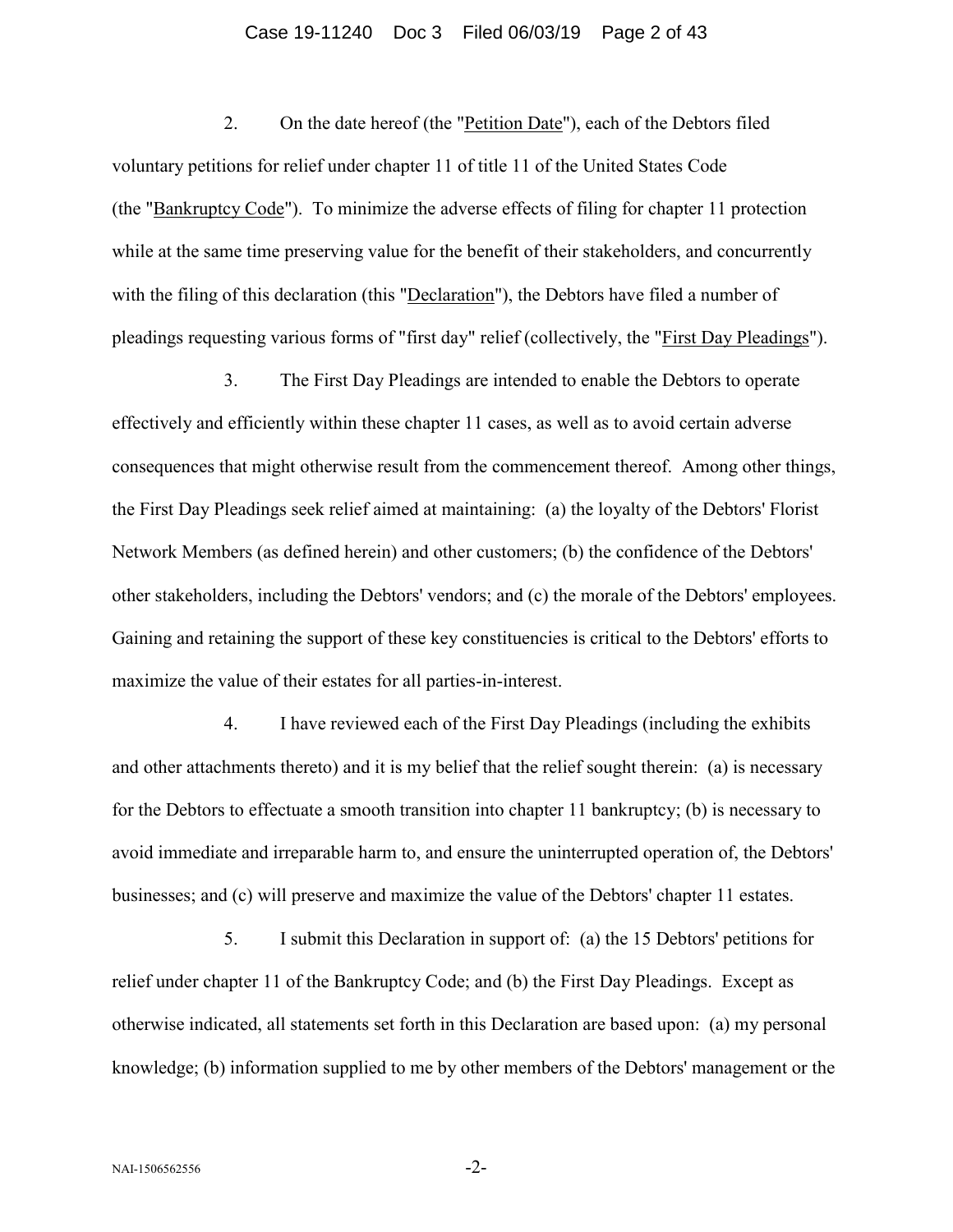#### Case 19-11240 Doc 3 Filed 06/03/19 Page 3 of 43

Debtors' professionals that I believe in good faith to be reliable; (c) my review of relevant documents; and/or (d) my opinion based upon my experience and knowledge of the Debtors' operations and financial condition. If called upon to testify, I could and would testify to the facts set forth in this Declaration. I am authorized by the Debtors to submit this Declaration.

6. This Declaration is divided into five parts. Part I of this Declaration provides a summary overview of the Debtors' history and operations. Part II provides a description of the Debtors' corporate and capital structures. Part III provides a discussion of the events that compelled the commencement of these chapter 11 cases. Part IV sets forth the Debtors' plan for these cases. Part V affirms and incorporates the facts that support the relief requested in the First Day Pleadings.

#### **PART I**

### **The Debtors' History and Operations**

#### **A. Overview**

7. Tracing their origins back over 100 years, the Debtors<sup>[2](#page-2-0)</sup> are a premier floral and gifting company with an international presence providing floral, specialty foods, gift, and related products and services to consumers, retail florists, and other retail locations and companies in need of floral and gifting solutions. The Debtors operate primarily in the United States and Canada; however, they have a worldwide presence as their iconic Mercury Man® logo is displayed in over 30,000 floral shops in more than 125 countries. While the "Mercury Man" is one of the most recognized logos in the world, the Debtors' diversified portfolio of

<span id="page-2-0"></span><sup>&</sup>lt;sup>2</sup> As appropriate, the term "FTD" is used in this Declaration to reference the Debtors and their former affiliates: FTD UK Holdings Limited (UK); Interflora Holdings Limited (UK); Interflora Investments Limited (UK); Interflora Group Limited (UK); Interflora British Unit (UK); I.S. Group Limited (UK); (collectively, "Interflora") as they historically have existed. As further described herein, on May 31, 2019, the Debtors effectuated a sale of Interflora, as such, the Interflora entities are not Debtors in these chapter 11 cases.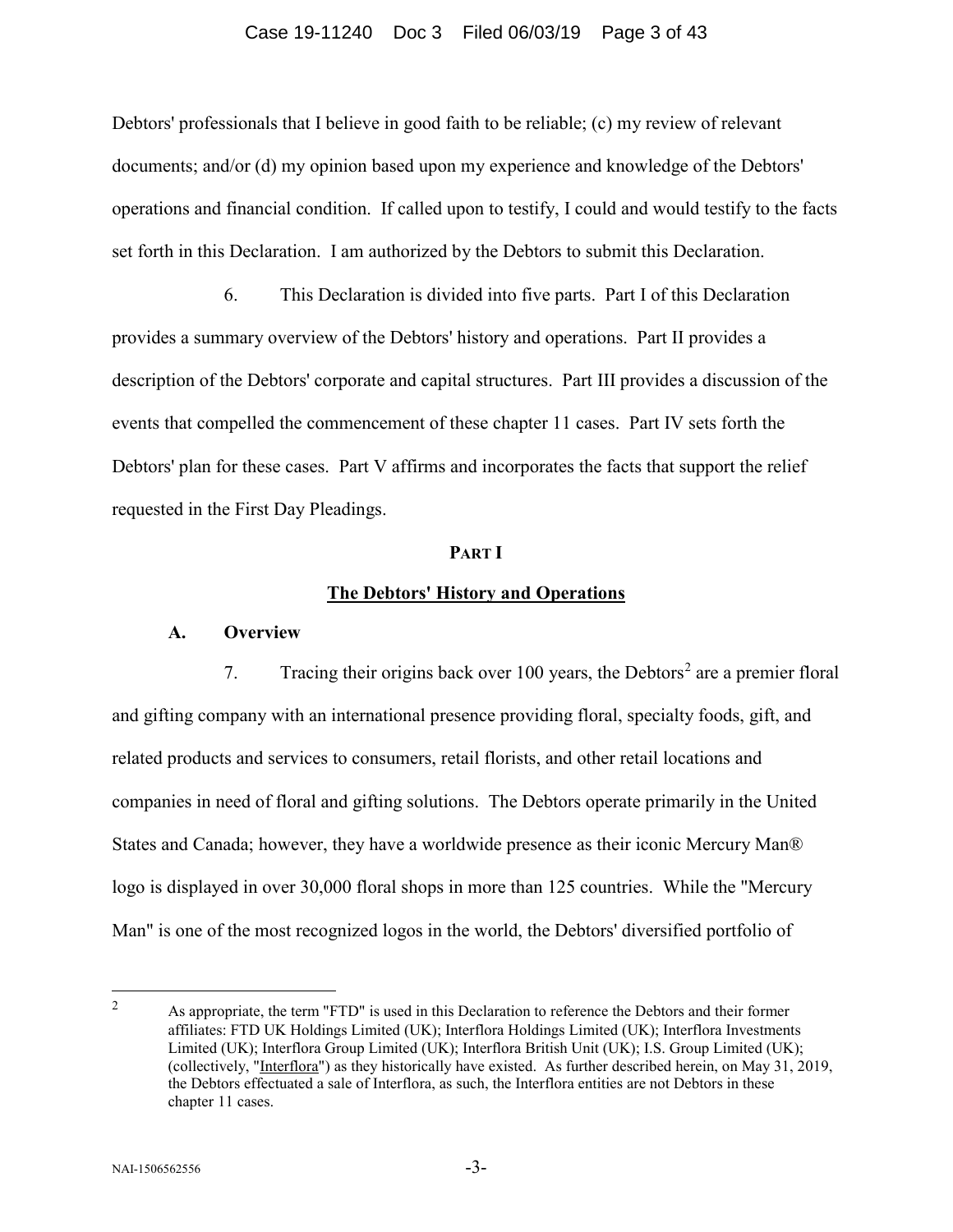#### Case 19-11240 Doc 3 Filed 06/03/19 Page 4 of 43

brands also includes ProFlowers®, Shari's Berries®, Personal Creations®, Gifts.com™, and ProPlants®. In addition to floral arrangements and plants, which are the Debtors' primary offerings, the Debtors also market and sell gift items, including gourmet dipped berries and other specialty foods, personalized gifts, gift baskets, and other gifting products. The bedrock of the Debtors' business is their vast global network of retail florists.

## **B. A History of Innovation and Growth to Meet the Market**

8. Originally called "Florists' Telegraph Delivery Association," FTD was the world's first flowers-by-wire service and has been a leader in the floral and gifting industry for over a century. The Debtors' story began in 1910 when thirteen American retail florists agreed to exchange orders for out-of-town deliveries by telegraph, thereby eliminating prohibitively lengthy transit times that made sending flowers to friends and relatives in distant locations almost impossible. The idea revolutionized the industry, and soon independent florists all over America were telegraphing and telephoning orders to each other using the FTD network. In 1914, FTD adopted the Roman messenger god as its logo and, in 1929, copyrighted the Mercury Man® logo as the official trademark for FTD.

9. Through the course of their history, the Debtors' predecessors continued to innovate and extend the geographic reach of the florist and distribution network to meet the needs of the domestic and global markets. In response to the success of the network in America, in 1923, a British unit of FTD was formed. In 1924, the FTD clearinghouse became the first non-profit international banking operation in commercial history. In 1946, FTD, the FTD British unit, and Europe's floral clearinghouse Fleurop established International Telegraph Florists to sell flowers-by-wire around the world. In the 1950s, the group adopted the name "Interflora," which has become one of the most recognized brands in the U.K. and the Republic of Ireland. In 1965, FTD expanded to include international transactions and rebranded as "Florists' Transworld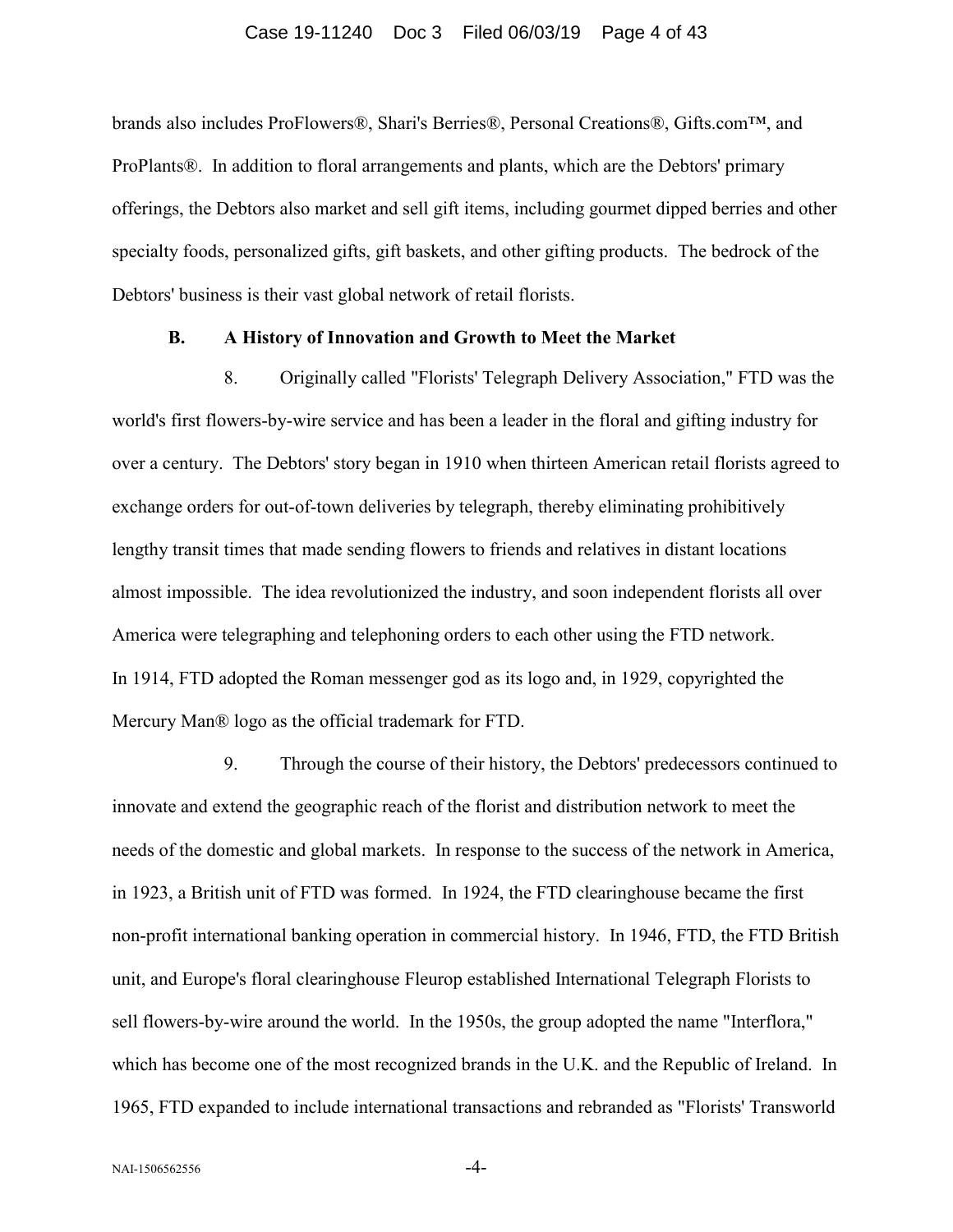#### Case 19-11240 Doc 3 Filed 06/03/19 Page 5 of 43

Delivery" to reflect its growing worldwide presence. In 1979, FTD officially launched an electronic system to link florists together called the "Mercury Network." At the forefront of the e-commerce revolution, www.FTD.com launched in 1994.

10. For the majority of its existence, FTD operated as a not-for-profit organization run by its member florists. With the florists as its core, the Debtors' legacy business provided a powerful mix of a "local," authentic, and bespoke product, broad geographic range, and a commitment to exacting standards of quality and service. Moreover, the Debtors historically were devoted to creating an optimal product for their florist network, including through investment in innovation and technology and marketing the FTD brand and the floral industry overall. As a result, florists sought out FTD membership, and the FTD brand had (and still has) significant caché in the industry.

11. In 1994, Perry Capital Corporation acquired FTD from the florists and converted FTD into a for-profit corporation.<sup>[3](#page-4-0)</sup> Since that time, FTD has undergone a series of transitions and ownership changes including the 2013 spin-off of FTD Companies, Inc. from United Online Inc. (the " $2013$  Spin-Off") – through which FTD became an independent, publicly traded company<sup>[4](#page-4-1)</sup> – and, most recently, the Interflora Sale (as defined herein).

12. As it evolved, FTD maintained and pursued its vision to be the world's floral innovator and leader through strategic acquisitions. In 2006, FTD acquired Interflora, substantially consolidating domestic and global operations into a single corporate enterprise. On December 31, 2014, FTD acquired Debtor Provide Commerce LLC ("Provide Commerce" and the "Provide Acquisition," respectively) and, through the Provide Acquisition, the

<span id="page-4-0"></span><sup>&</sup>lt;sup>3</sup> In 2005, the Interflora trade association converted to for-profit status in connection with an acquisition by 3i Group plc.

<span id="page-4-1"></span><sup>&</sup>lt;sup>4</sup> United Online Inc. had acquired then-public FTD in 2008 and took the company private.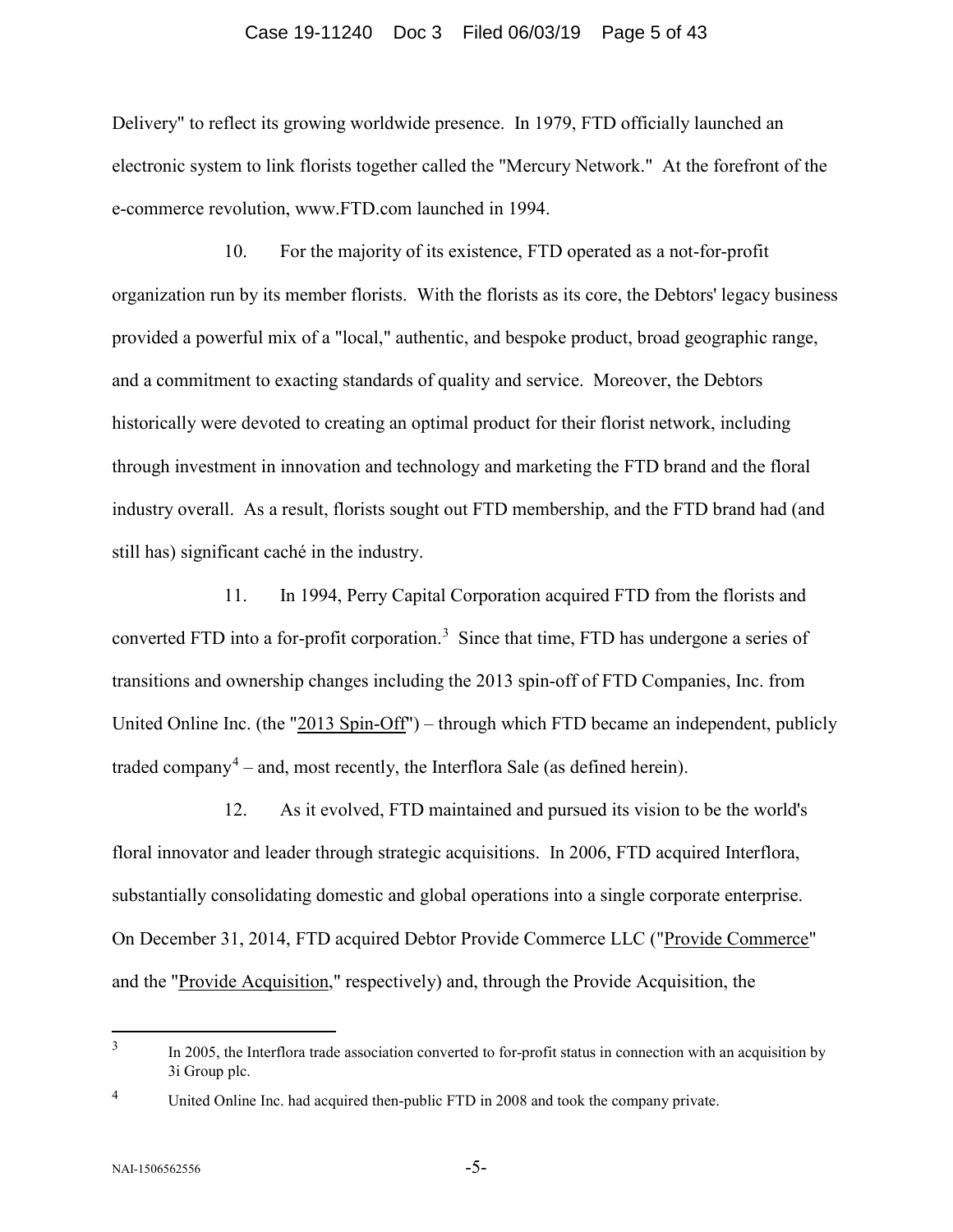# Case 19-11240 Doc 3 Filed 06/03/19 Page 6 of 43

ProFlowers, Gourmet Foods, and Personal Creations business units (collectively, the "Provide Business Units"). The Provide Acquisition was the largest acquisition in FTD's history with a purchase price consisting of (a) cash consideration of approximately \$145 million and a postclosing working capital adjustment of \$9.9 million and (b) 10.2 million shares of FTD Companies, Inc. common stock. To finance the cash portion of the Provide Acquisition purchase price, FTD borrowed \$120 million under the Amended and Restated Credit Agreement (as described below).

13. FTD entered into the Provide Acquisition with the belief that it would further FTD's vision by uniting complementary businesses  $-\underline{\text{i.e.}}$ , (a) FTD's florist network business-to-business ("B2B") model, complemented by FTD.com's (as defined herein) direct-to-consumer ("B2C") model, and (b) Provide Commerce's B2C model – to offer customers a greater variety of floral and gifting products and choices. FTD also anticipated the Provide Acquisition would diversify its revenue streams and broaden its consumer demographics through the combination of FTD's and Provide Commerce's complementary businesses and customer bases, with opportunities for cross-selling brands. Further, FTD anticipated that the Provide Acquisition would generate significant cost synergies through efficiencies in combined operations.

14. Though the Provide Business Units have increased the Debtors' revenue (the Provide Business Units currently contribute more than 50% of the Debtors' total revenue), as further described in Part III below, certain shifts in the market, technological changes, and improvident strategic outcomes in connection with the implementation of the Provide Acquisition combined to (a) frustrate expectations regarding the earnings of the combined entity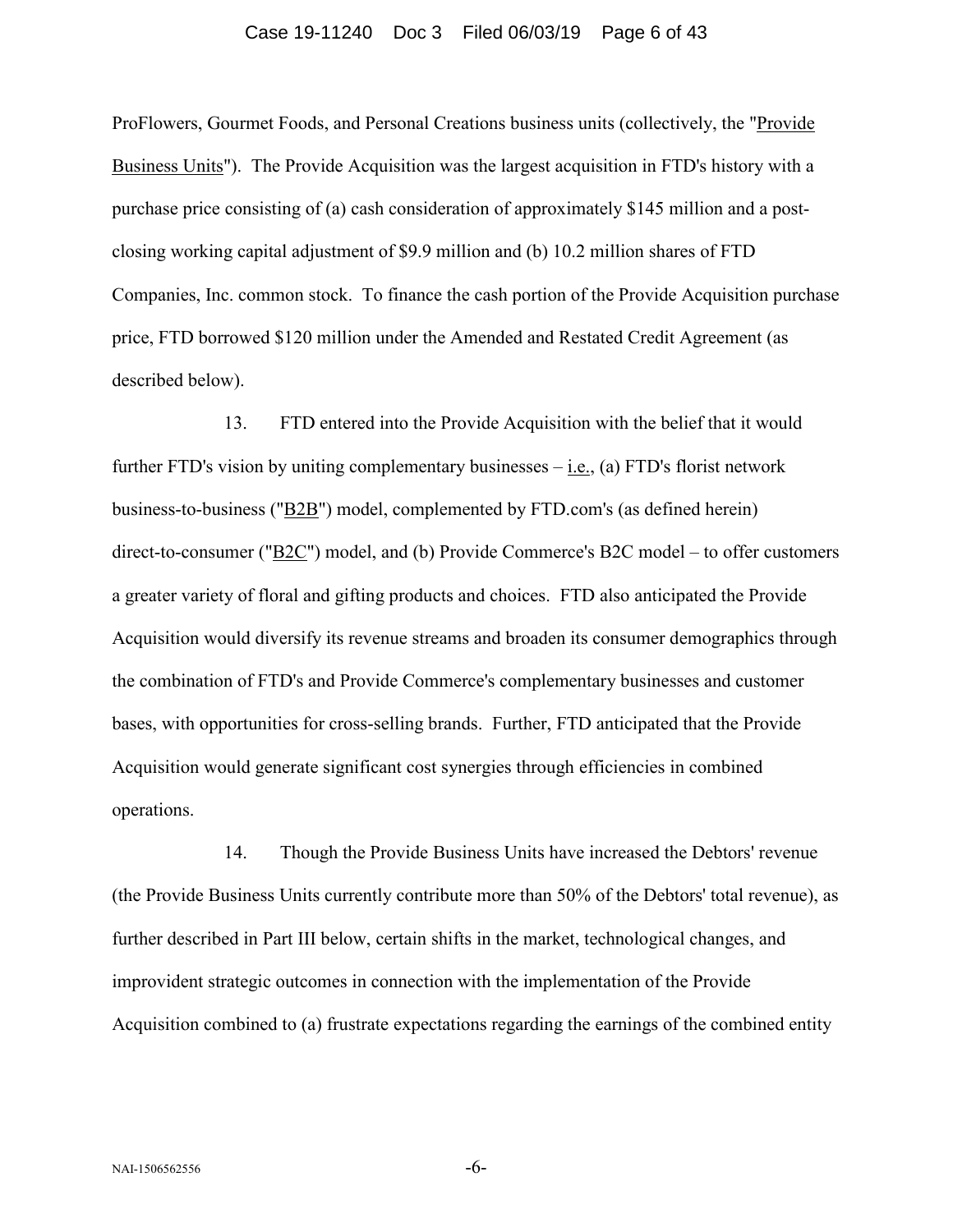#### Case 19-11240 Doc 3 Filed 06/03/19 Page 7 of 43

and (b) impair the Debtors' ability to refinance near-term maturities, which has driven the Debtors' need to commence these chapter 11 cases.

# **C. The Debtors' Workforce**

15. As of the Petition Date, the Debtors had approximately 872 full and part-time, hourly and salaried core employees in North America (the "Core Employees"). None of the Debtors' Core Employees are subject to collective bargaining agreements. In addition to their Core Employees, the Debtors utilize the services of temporary employees such as independent contractors and seasonal employees. In particular, to manage the peaks of their businesses around major holidays, the Debtors hire on a temporary basis, directly and through third-party agencies, thousands of additional contract laborers to work in their distribution centers and hundreds of additional call center employees.

# **D. Business Models**

16. The Debtors' businesses are based on their scalable and complementary B2B and B2C business models. The B2B business links the Debtors' vast network of retail florists and provides them with the goods, services, and products necessary to serve end customers. The B2C business offers consumers direct access to a wide selection of creative, high-quality floral and gifting products through the Debtors' websites, associated mobile sites and applications, and telephone ordering options. Together, the B2B and B2C models allow the Debtors to operate in multiple segments within the approximately \$100 billion U.S. "Expressions of Sentiment" industry.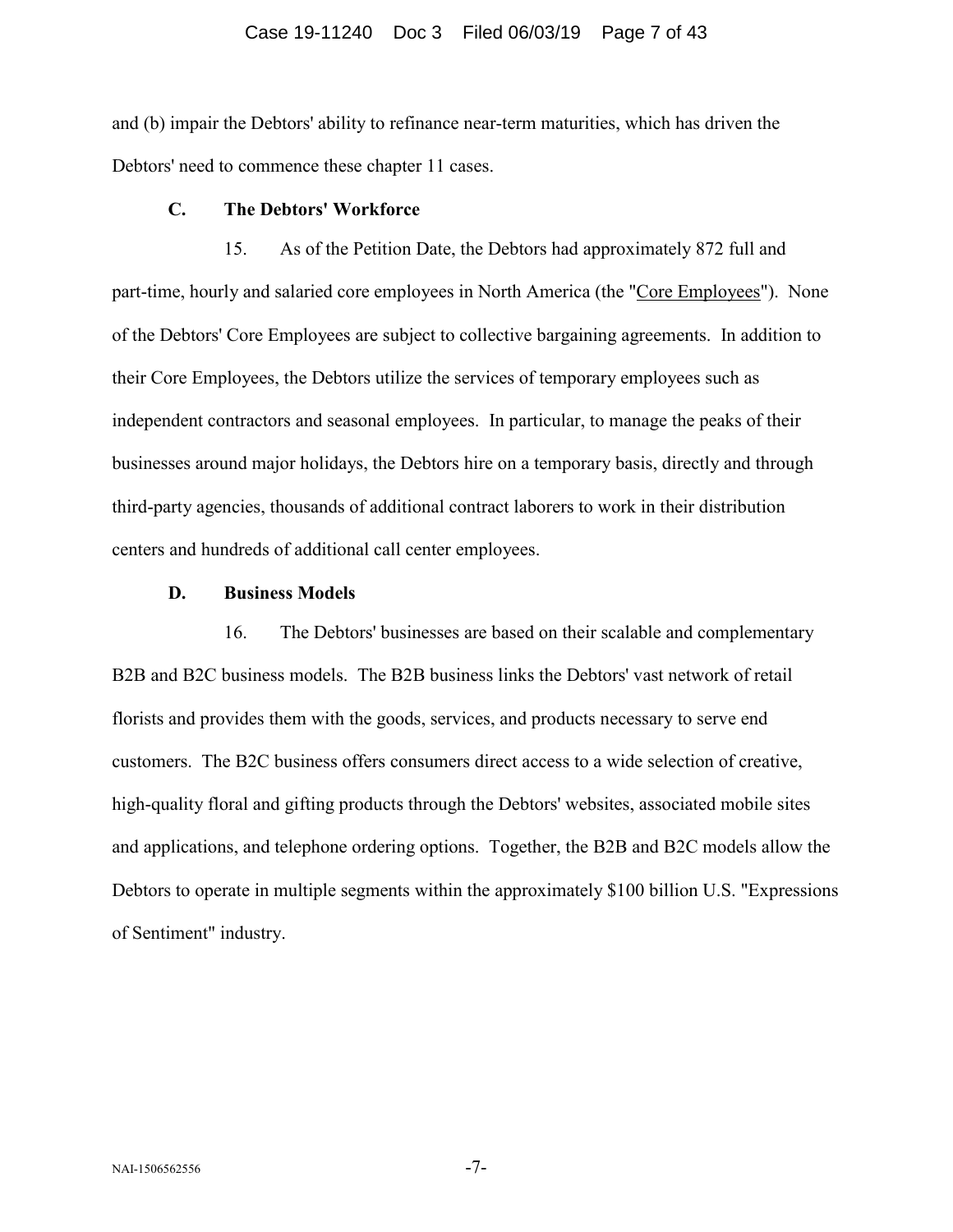# **E. Business Segments**

17. Prior to the Interflora Sale, FTD's businesses operated within three primary segments: "Florist," "U.S. Consumer," and "International." Following the Interflora Sale, however, the Debtors comprise solely the Florist and U.S. Consumer business segments.<sup>[5](#page-7-0)</sup>

18. Florist. The Florist segment comprises the Debtors' legacy B2B business which, in exchange for membership and other fees, offers the Debtors' vast network of florist customer members (the "Florist Network Members," and collectively, the "Florist Member Network") access to various products and services, including: (a) the right to use the FTD brand and the Mercury Man® logo (as supported by various marketing campaigns); (b) clearinghouse and order transmission services, enabling Florist Network Members to send, receive, and deliver floral and gift orders; (c) directory publication services covering the Florist Member Network; (d) credit card processing services; (e) e-commerce website services and online advertising tools; and (f) system support services.

19. In addition, the Debtors provide point-of-sale systems and related technology services that enable Florist Network Members to transmit and receive orders, enhance customer relationships, and manage back-office functions (e.g., accounting, customer relationship management, direct marketing campaigns, delivery route management, and event planning). Finally, the Florist segment also sells products to Florist Network Members,

<span id="page-7-0"></span> <sup>5</sup> FTD's former International segment was comprised of Interflora (and the Flying Flowers® brand), the leading floral and gifting brand in the U.K. and Ireland. Similar to the Debtors, Interflora (a) operates through various websites, associated mobile sites and applications, and various telephone numbers; (b) offers florist network members (i) access to the Interflora brand and the Mercury Man® logo, (ii) services to enable members to send, receive, and deliver floral and gift orders, and (iii) e-commerce website services; and (c) sells fresh-cut flowers, gift products, and floral-related supplies to the florist network and other companies in need of floral and gifting solutions. In 2018, the International segment generated approximately \$151.1 million in revenue, or 14.9% of FTD's total revenue.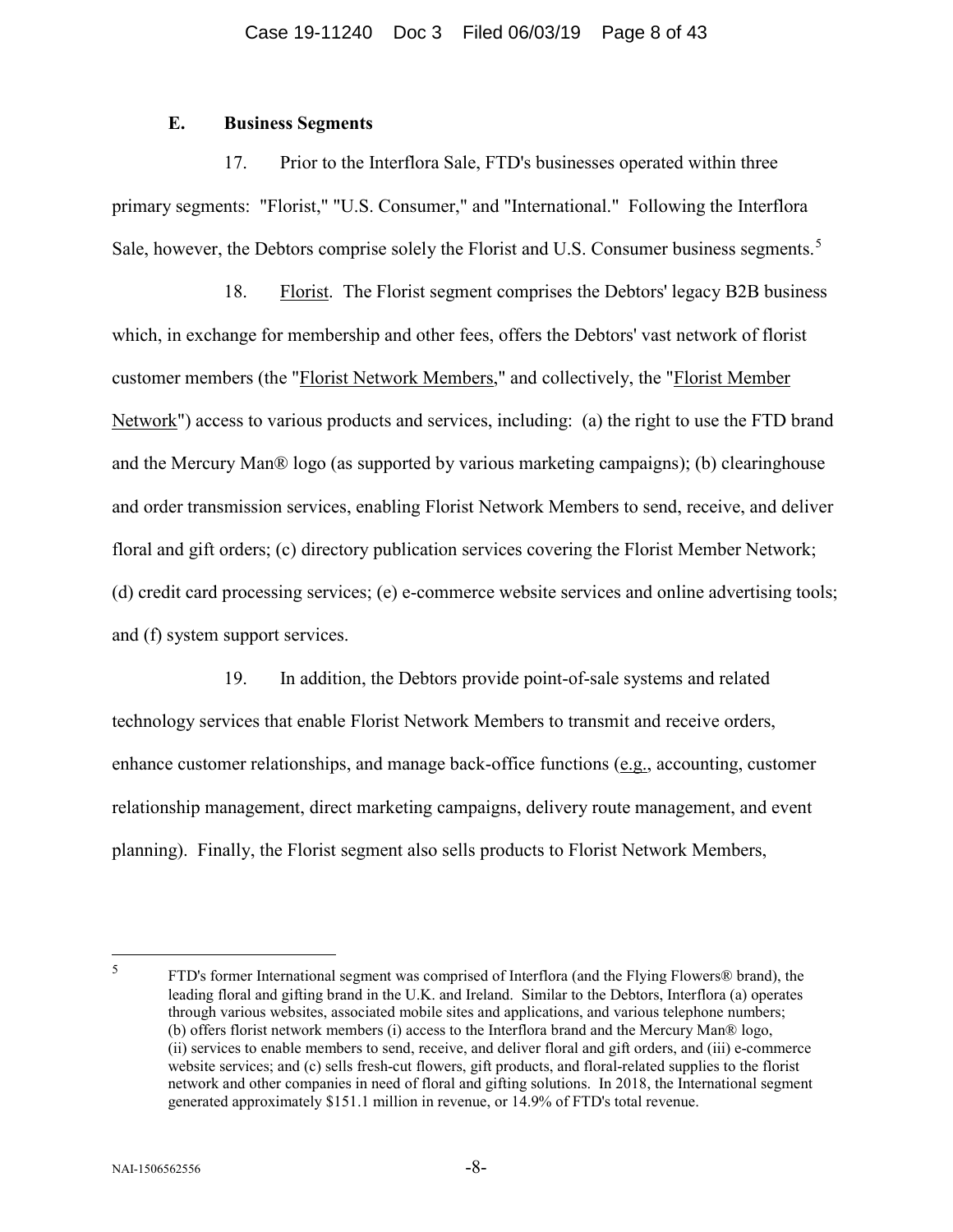#### Case 19-11240 Doc 3 Filed 06/03/19 Page 9 of 43

including fresh-cut flowers, branded and non-branded containers, packaging, marketing products, and a wide variety of other floral-related supplies.

20. Approximately 70% of Florist segment revenue derives from the provision of services to Florist Network Members, while 30% derives from the sale of products to such customers. In 2018, the Florist segment generated approximately \$150.3 million in revenue, constituting 17.1% of the Debtors' total revenue. Nevertheless, the Florist segment generated the vast majority of the Debtors' profitability. For example, in 2018, the Florist segment generated approximately \$42.7 million in operating income to offset U.S. Consumer segment operating losses of approximately \$4.6 million. Moreover, the Florist segment consistently achieves a segment operating margin of nearly 30%. In contrast, the U.S. Consumer segment operating margin has decreased annually from approximately 9% in 2016 to (-1%) in 2018.

21. U.S. Consumer. The U.S. Consumer segment operates in the B2C market and is comprised of FTD.com and the Provide Business Units.

## **(a) FTD.com**

22. Debtor FTD.COM Inc. holds the FTD.com business segment ("FTD.com"), which is the consumer-facing business for the Debtors' FTD brand. FTD.com operates primarily in the U.S. through its website, www.ftd.com, associated mobile sites and applications, and the 1-800-SEND-FTD telephone number. FTD.com primarily offers floral products delivered through the Florist Member Network. However, FTD.com also markets and sells other U.S. Consumer segment products, such as plants and gift items, including gourmet-dipped berries and other specialty foods, gift baskets, and spa products.

23. The vast majority of FTD.com consumer orders are fulfilled by Florist Network Members from their own inventory and hand delivered by Florist Network Members to consumers, with the Debtors taking a fee for facilitating the transaction. The remaining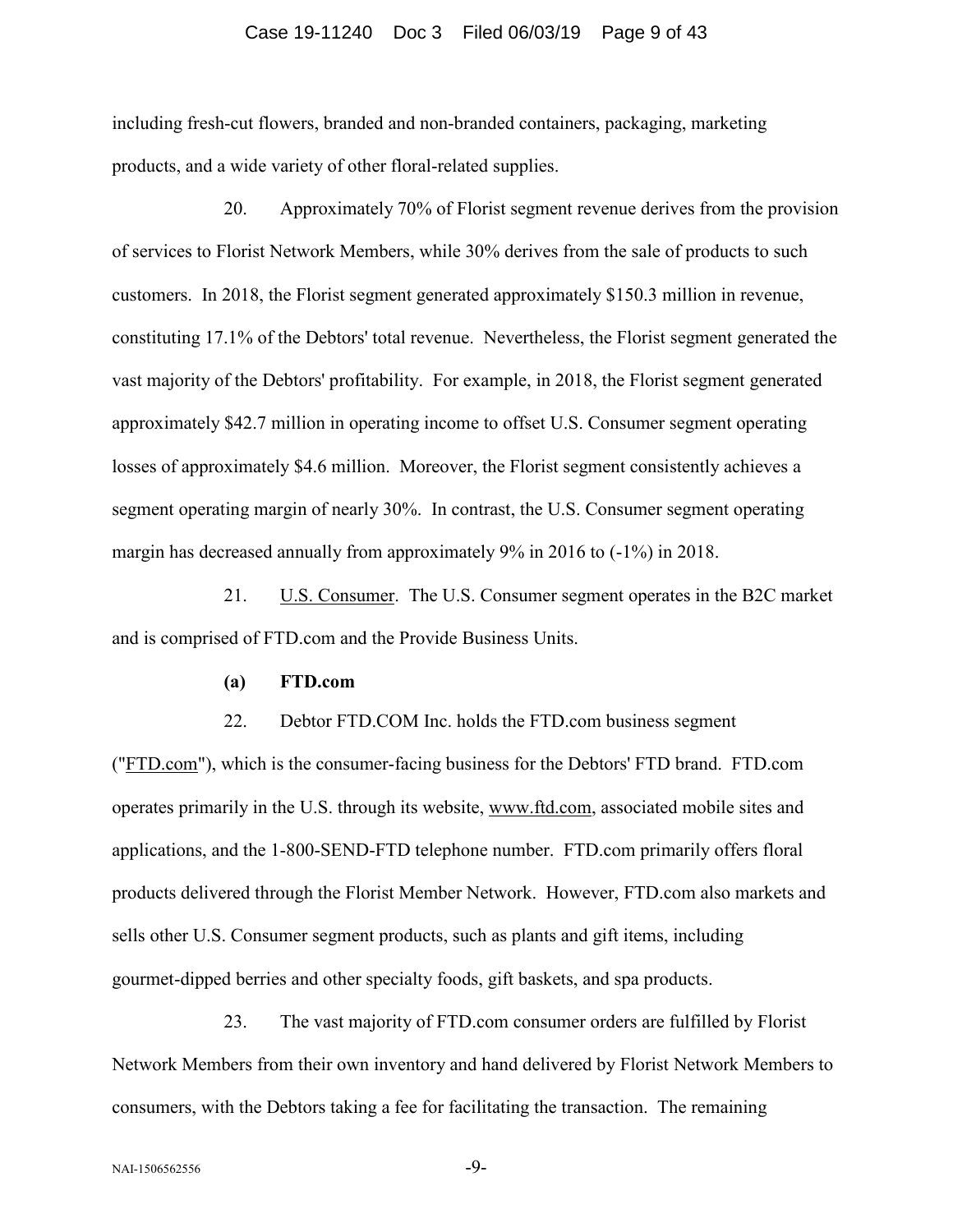consumer orders are fulfilled and shipped directly to the recipient through the Debtors' companyoperated distribution network or by third-party drop-ship suppliers. FTD.com has a negative working capital model, as consumers generally pay the Debtors before payment is required to be made to Florist Network Members or other third-party vendors.

# **(b) Provide Commerce**

24. The Provide Commerce business consists of the Provide Business Units and brands: (a) ProFlowers (including ProPlants); (b) Gourmet Foods (including Shari's Berries), and (c) Personal Creations (including Gifts.com). Through its business units, Provide Commerce offers a variety of floral and gift options to consumers, including fresh-cut flowers and plants (ProFlowers), gourmet-dipped berries and other specialty foods (Gourmet Foods), and personalized gifts (Personal Creations). Provide Commerce operates primarily through the www.proflowers.com, www.berries.com, www.personalcreations.com, www.gifts.com, and www.proplants.com websites, associated mobile sites and applications, and various telephone numbers. The overwhelming majority of consumer orders for Provide Commerce are fulfilled and shipped directly to the recipient through the Debtors' company-operated distribution network, with remaining orders fulfilled and shipped by third-party drop-ship suppliers.

25. In 2018, the U.S. Consumer segment generated approximately \$727.9 million in revenue, constituting over 80% of the Debtors' total revenue. By business unit, the U.S. Consumer segment produced the following amounts of revenue in 2018: approximately (a) \$227.2 million from FTD.com, (b) \$240.8 million from ProFlowers, (c) \$133.6 million from Gourmet Foods, and (d) \$126.3 million from Personal Creations. However, as noted above, the U.S. Consumer segment experienced aggregate segment operating losses of approximately \$4.6 million.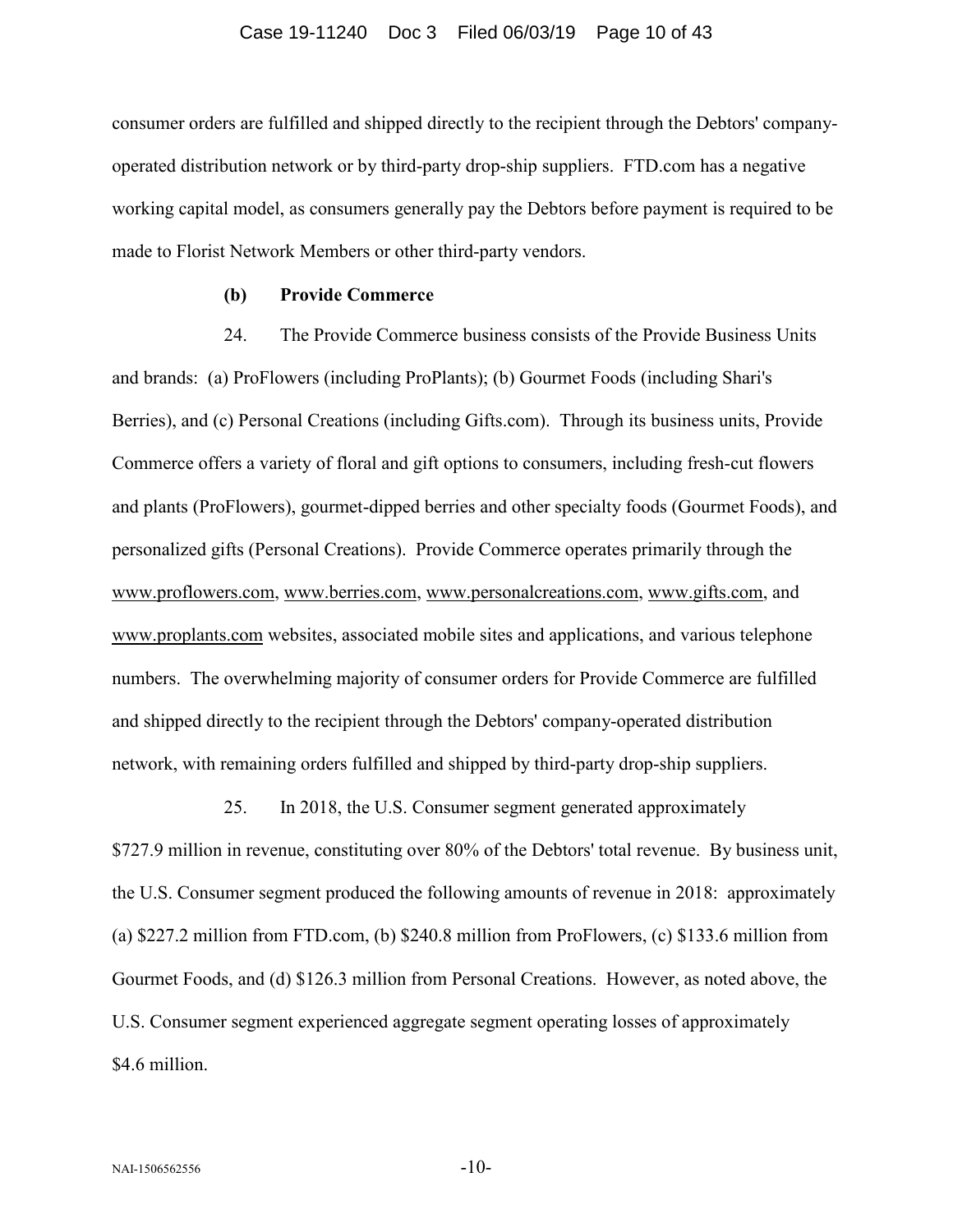# **F. Seasonality**

26. Due to the nature of their businesses – especially the B2C businesses – the Debtors' revenues and profits typically exhibit seasonality. For example, revenues and profits tend to be lower for the third quarter because none of the most popular floral and gift-giving holidays – which include Valentine's Day, Easter, Mother's Day, Thanksgiving, and Christmas – fall within that quarter.

27. The ProFlowers and Gourmet Foods businesses experience the greatest level of seasonality. Historically, these businesses have generated a significant portion of their revenues and operating profit in the first half of the year, but have generated operating losses and used cash for operations during the third quarter. The Personal Creations business is also highly seasonal, generating approximately half of its revenue and substantially all of its operating profit in the fourth quarter during the winter holiday season.

# **G. Infrastructure for B2C Businesses**

28. To fulfill consumer orders for their B2C businesses, the Debtors apply a multi-pronged, scalable supply chain model. In addition to their corporate offices in Illinois and California, the Debtors have designated call centers in California, Connecticut, and Illinois to field consumer orders and provide customer service. The Debtors' North American supply chain includes (a) nearly 10,000 Florist Network Members, (b) a company-operated, "cold-chain" supply network featuring 11 temperature-controlled distribution centers (the "Distribution Centers") across 10 states,<sup>[6](#page-10-0)</sup> and (c) various third-party drop-ship suppliers. In aggregate, the Florist Network Members provide same-day delivery coverage to approximately 90% of the

<span id="page-10-0"></span> <sup>6</sup> The Distribution Centers are located in Phoenix, AZ; Lincoln, CA; Rancho Cucamonga, CA; Aurora, CO; Doral, FL; Woodridge, IL; Richmond, IN; Charlotte, NC; Cranbury, NJ; Memphis, TN; and Garland, TX.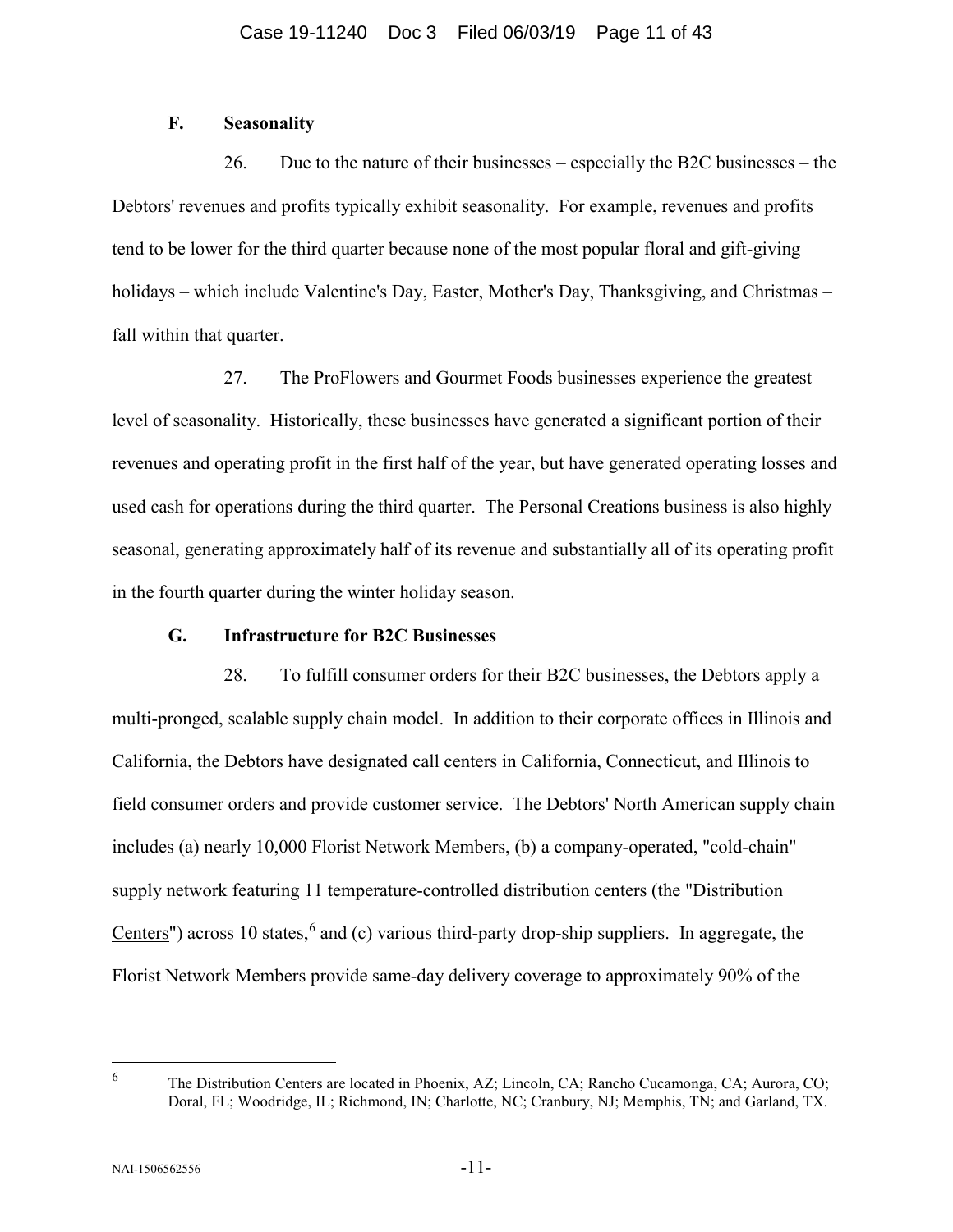## Case 19-11240 Doc 3 Filed 06/03/19 Page 12 of 43

U.S. population. The Distribution Centers are strategically located near key, high-volume markets and maximize the use of ground delivery such that, during peak demand periods, approximately 92% of the U.S. population is covered by one-day ground shipping. Shari's Berries shares five of the Debtors' 11 Distribution Centers.<sup>[7](#page-11-0)</sup> Each of the Shari's Berries Distribution Centers has an in-house platform for manufacturing and delivery to process and ship products directly to consumers. The Woodridge, IL Distribution Center also houses production and fulfillment for Personal Creations.

## **H. Key Strategic Partnerships**

29. In addition to targeted marketing strategies to promote their businesses, the Debtors have long-established strategic partnerships with many leading customer organizations. Through these partnerships, partner customers receive access to discounted floral and gifting options while earning points or rewards with each purchase. The partnerships enhance the Debtors' brand awareness and customer loyalty and generate customer orders. Certain of the Debtors' significant customer partners include: USAA, Batesville, American Airlines, Delta Airlines, United Airlines, and Commission Junction.

# **PART II**

# **Corporate and Capital Structures of the Debtors**

## **A. Corporate Structure**

30. Debtor FTD Companies, Inc., a Delaware corporation, is the direct or indirect parent of the other 14 Debtors. The Debtors' corporate headquarters are located in Downers Grove, Illinois, and the Debtors are incorporated or otherwise formed in California,

<span id="page-11-0"></span>

 <sup>7</sup> The Distribution Centers shared by Shari's Berries are located in Lincoln, CA; Woodridge, IL; Charlotte, NC; Cranbury, NJ; and Garland, TX.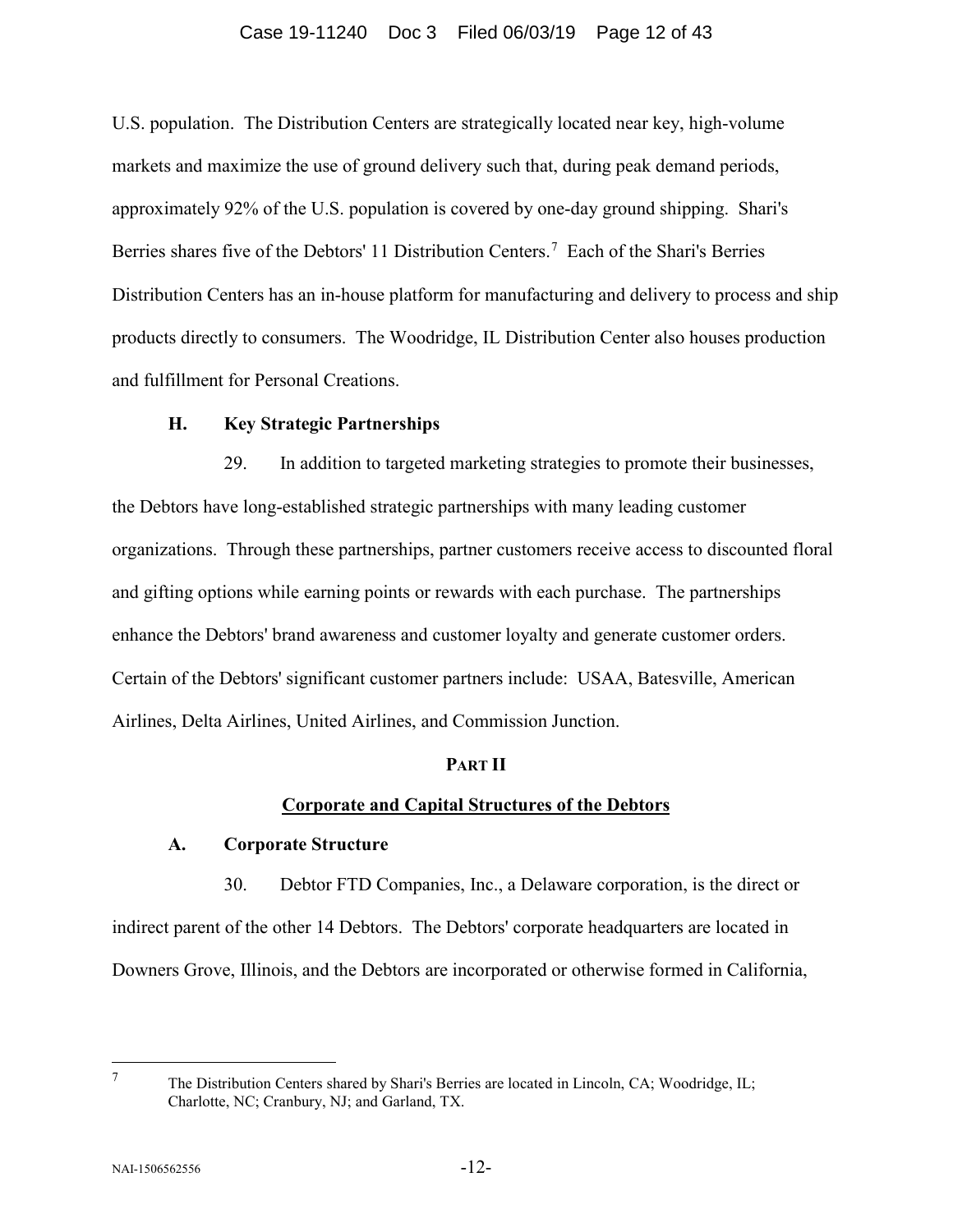## Case 19-11240 Doc 3 Filed 06/03/19 Page 13 of 43

Delaware, Florida, and Michigan. A corporate organization chart depicting the ownership structure of the Debtors and their non-Debtor affiliates is attached as Exhibit A.

31. As a result of the 2013 Spin-Off, FTD Companies, Inc. is an independent, publicly-traded company. As of May 31, 2019, there were 28,322,635 shares of FTD Companies, Inc. common stock outstanding. FTD Companies, Inc. common stock is listed on the NASDAQ Global Select Market under the symbol "FTD."

### **B. Prepetition Capital Structure**

32. As of the Petition Date, the Debtors' primary liabilities consisted of: (a) outstanding amounts under the Debtors' secured Credit Facility (as defined herein) and (b) unsecured trade debt. These liabilities are described in more detail below.

33. Credit Facility. Certain of the Debtors are party to the Credit Agreement, dated as of July 17, 2013 (as amended, supplemented, or otherwise modified, the "Amended and Restated Credit Agreement"), among Debtor FTD Companies, Inc. and Interflora British Unit,<sup>[8](#page-12-0)</sup> as borrowers (the "Borrowers"), certain wholly-owned domestic subsidiaries of FTD Companies, Inc., as guarantors (the "Guarantors"), the financial institutions from time to time party thereto as lenders, and Bank of America, N.A., as administrative agent for the lenders. The Debtor entities that are Guarantors under the Credit Agreement are as follows: Florists' Transworld Delivery, Inc.; FTD Group, Inc.; FTD, Inc.; FTD.CA, Inc.; FTD.COM Inc.; Provide Commerce; Provide Cards, Inc.; Provide Creations, Inc.; Giftco, LLC; and FTD Mobile, Inc. (f/k/a Sincerely Incorporated). Obligations under the Amended and Restated Credit Agreement are secured by a lien on substantially all of the assets of the Guarantors and FTD Companies, Inc., including a

<span id="page-12-0"></span> <sup>8</sup> In connection with the Interflora Sale, Interflora British Unit was released from its obligations under the Amended and Restated Credit Agreement.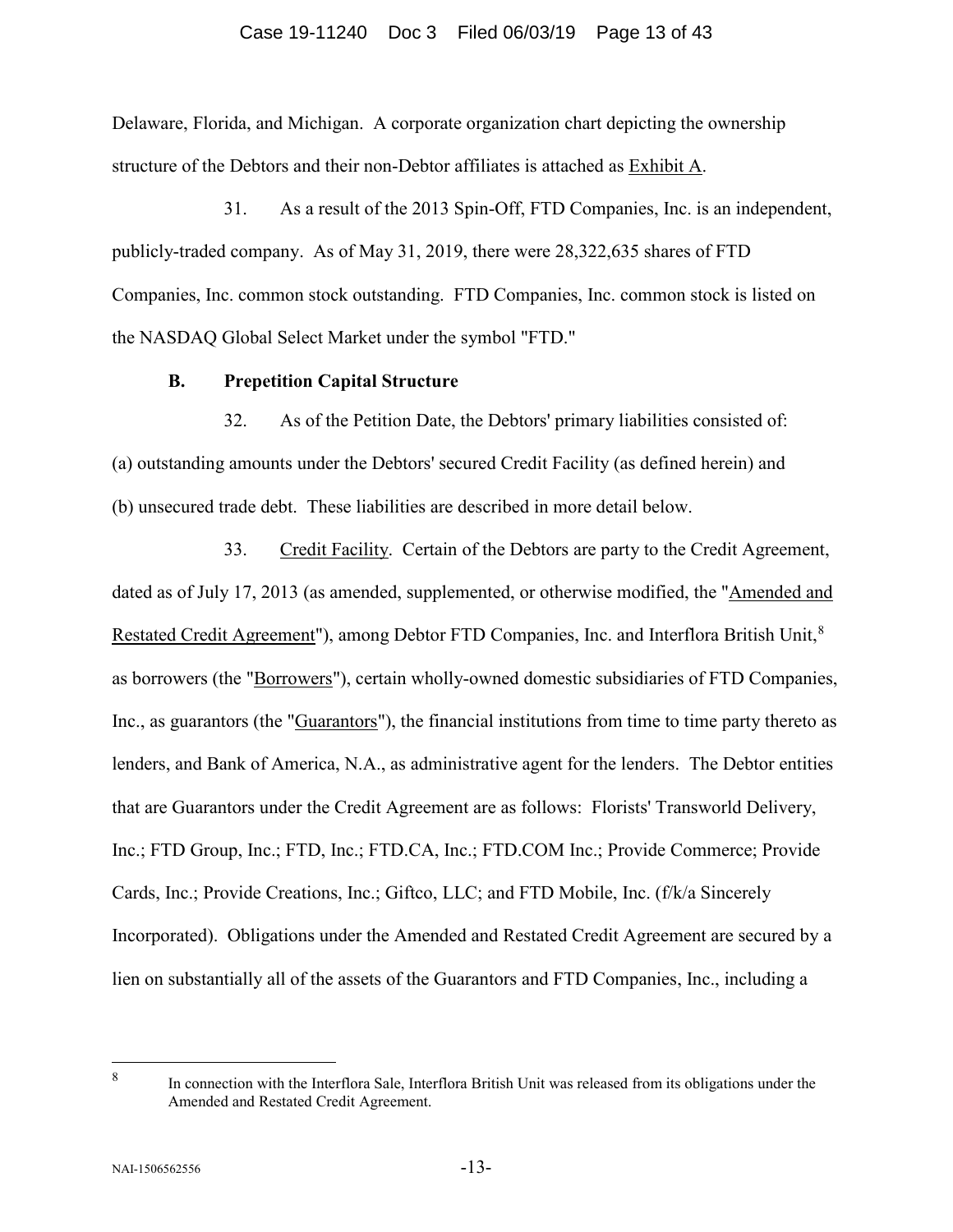# Case 19-11240 Doc 3 Filed 06/03/19 Page 14 of 43

pledge of 100% of the issued and outstanding capital stock of certain subsidiaries of FTD Companies, Inc. that are directly owned by the Guarantors.

34. The Amended and Restated Credit Agreement initially provided for three facilities (collectively, the "Credit Facility"): (a) a \$200 million term loan (the "Term Loan Facility"); (b) a revolving credit facility with initial availability of \$250 million (the "Revolving A Facility"); and (c) a revolving credit facility with initial availability of \$100 million (the "Revolving B Facility" and, together with the Revolving A Facility, the "Revolving Credit Facility"). All obligations under the Credit Facility are due at maturity on September 19, 2019.

35. Applicable interest rates under both the Term Loan Facility and Revolving Credit Facility are calculated using either (a) the base rate, based upon the highest of (i) the federal funds rate, (ii) the administrative agent's prime rate, or (iii) the eurocurrency rate, or (b) the eurocurrency rate, based upon LIBOR, in each case plus a margin calculated according to FTD Companies Inc.'s consolidated net leverage ratio. From and after October 31, 2018, such margin has been 5.50% for loans based on the eurocurrency rate and 4.50% for loans based on the base rate.

36. Amendments to the Amended and Restated Credit Agreement have, among other things: (a) reduced the lenders' commitments under the Revolving A Facility and Revolving B Facility to \$150 million and \$25 million, respectively; and (b) further restricted combined usage under the Revolving Credit Facility to amounts ranging from \$60 million to \$170 million based on the Debtors' expected borrowing needs.

37. As of the Petition Date, the Debtors had approximately \$149.4 million in secured indebtedness outstanding under the Credit Facility, consisting of \$57.4 million under the Term Loan Facility, and \$92 million under the Revolving Credit Facility.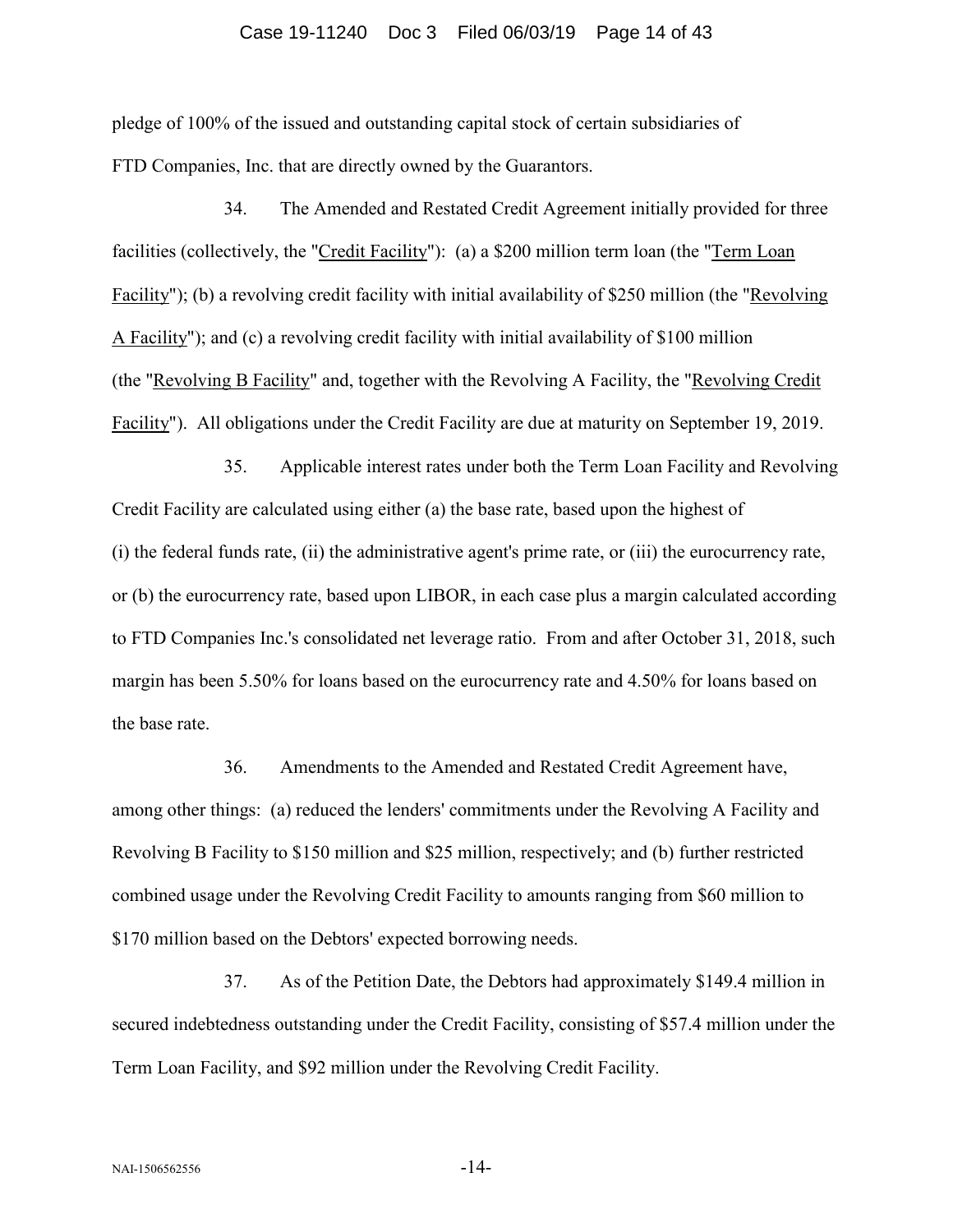#### Case 19-11240 Doc 3 Filed 06/03/19 Page 15 of 43

38. Unsecured Trade Debt. In the ordinary course of their businesses, the Debtors historically have purchased goods and services from numerous vendors. These vendors include, among others, suppliers of (a) perishable and non-perishable inventory, (b) commercial common carrier services, (c) various marketing and technology services, and (d) third-party drop-ship services for the Debtors' enterprise. The Debtors rely on an extensive network of domestic and international suppliers for their inventory needs, which include both perishable inventory (e.g., flowers and berries) and non-perishable inventory (e.g., branded and non-branded containers and customized packaging). <sup>[9](#page-14-0)</sup> The Provide Business Units rely heavily on shipping services to fulfill consumer orders and, generally, the Debtors depend upon substantial marketing, technology, and other services to operate their businesses, promote their brands, drive sales, and meet the needs of their customers.

39. As of the Petition Date, the Debtors estimate that they owe approximately \$72.4 million for unsecured obligations for goods and services.

## **PART III**

# **Events Leading to the Commencement of These Cases**

# **A. The Strength of the FTD Brand and the Florist Member Network**

40. Today, the FTD brand and Florist Member Network remain unmatched by any traditional or new competitors in the ability to provide same-day, hand-delivered floral bouquets. Moreover, with no real inventory risk in the asset-light B2B business model, the Debtors' legacy florist business has generated steady returns through high margin revenue streams from florist membership and services. Since before the Provide Acquisition, including

<span id="page-14-0"></span> <sup>9</sup> For example, the Debtors source flowers from Colombia, Costa Rica, Ecuador, Holland, Kenya, Thailand, and the United States. The Debtors' strawberries largely are sourced from the United States and Mexico. The Debtors source certain hard goods from vendors in Asia.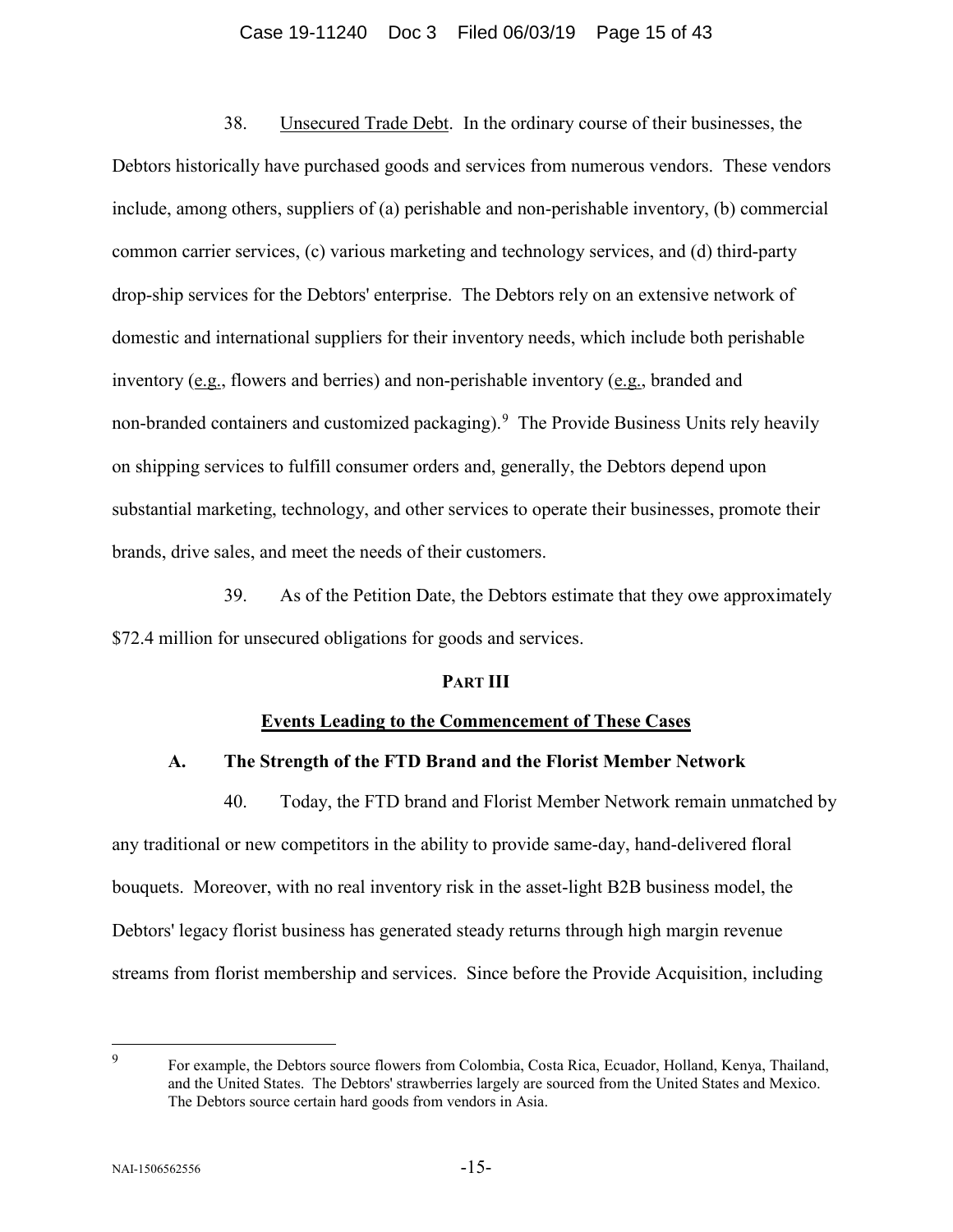#### Case 19-11240 Doc 3 Filed 06/03/19 Page 16 of 43

in 2018, the Florist segment consistently has achieved segment operating margins of nearly 30%. From 2013-2017, the Florist segment generated average annual revenue of approximately \$165 million and average annual operating income of approximately \$47 million.

41. Despite the legacy B2B business' consistent performance, a focus on near-term profitability and pullback of investment in areas such as quality controls, marketing, and technology over a number of years led to insufficient focus on the customer experience, decreased brand awareness, and customer base depletion. As further described below, the legacy business has not always evolved to match the market and consumer landscape. This became manifest after the Provide Acquisition, as year-over-year Florist segment revenues and operating income began to decrease, first, by 1% and 4%, respectively, between 2016 and 2017, and then by 9% and 8%, respectively, between 2017 and 2018. By 2017, however, the Debtors were constrained in their ability to fully address the incremental needs of the legacy florist business due to adverse outcomes related to the Provide Acquisition.

#### **B. The Strategy Behind the Provide Acquisition**

42. The Provide Acquisition was designed to complement and enhance FTD's existing businesses, ultimately driving greater profitability. FTD approached the Provide Acquisition with the investment thesis that a combined company would broaden its customer base and extend and diversify its product offerings and capabilities. FTD predicted that the Provide Acquisition — particularly the acquisition of ProFlowers — would result in a number of synergies, principally across the floral businesses.

43. ProFlowers had entered the floral industry as a disruptor by reimagining floral delivery to consumers. Unlike the Debtors' "asset-light" B2B business model, ProFlowers took ownership of the floral inventory and fulfilled orders directly through a company-operated supply chain. By sourcing finished bouquets directly from farms, limiting product selection,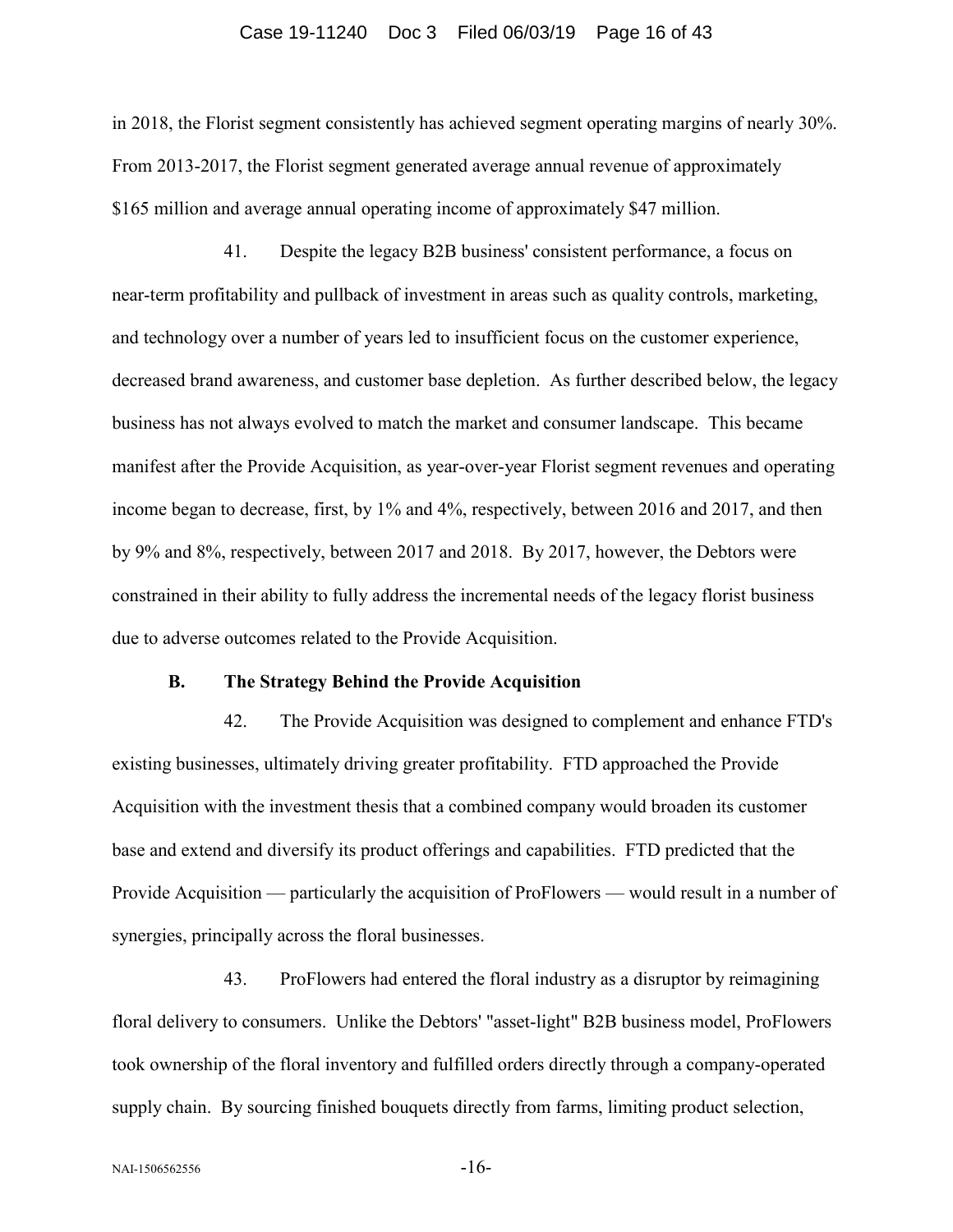# Case 19-11240 Doc 3 Filed 06/03/19 Page 17 of 43

pricing strategically into the consumer demand curve, and leveraging analytically-driven direct response marketing to generate large volumes at peak periods (i.e., Valentine's Day and Mother's Day), ProFlowers appealed to a broad market of consumers who wanted an efficient order process coupled with lower cost purchases. Shari's Berries operated off of a similar model, leveraging direct marketing techniques to drive significant order volumes for dipped strawberries and other gourmet foods during the two primary peak periods.

44. In addition to these potential opportunities, FTD also viewed the Provide Acquisition as the means to strategically position itself for success within a changing industry. At the time of the Provide Acquisition, the disruptive impact of ProFlowers was perceived as a threat to traditional business models within the floral industry (and to the Florist Member Network specifically). FTD was concerned that, if it failed to adapt and embrace shifting industry paradigms, competitors would take advantage and acquire ProFlowers to FTD's detriment. Accordingly, FTD effected the Provide Acquisition.

# **C. The Proposed Benefits of the Provide Acquisition Failed to Materialize.**

45. Though the Debtors did realize certain synergies following the Provide Acquisition, such as certain reduced marketing costs, the integration of the Provide Business Units into the legacy businesses never materialized, resulting in the Debtors running essentially independent, rather than integrated, businesses. In particular, a number of key post-acquisition targets, such as (a) floral brand alignment, (b) necessary technological investments in the combined business (e.g., the consolidation of technology/ecommerce platforms), and (c) the integration of marketing and business teams, have lagged. As a result, both the Provide Commerce and the Debtors' legacy brands suffered from internal friction and suboptimal structures within the Debtors' enterprise. ProFlowers was further hampered by a loss of critical institutional knowledge and key analytic capabilities due to post-acquisition employee attrition.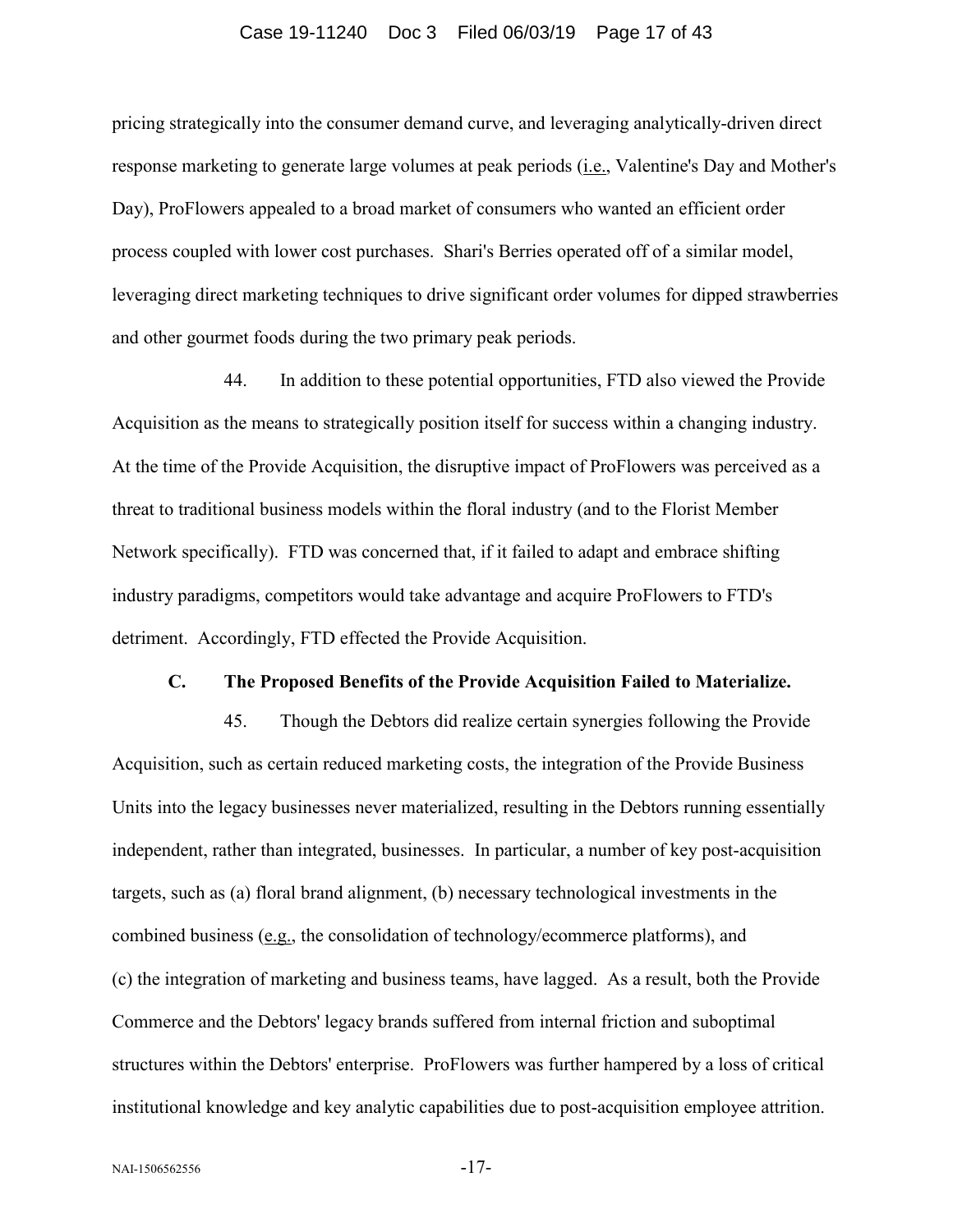All of the foregoing served to erode the customer experience within the ProFlowers system, negatively impacting the Debtors' enterprise.

# **D. The Shifting Consumer Landscape and Competitive Market Dynamics Increased Pressure on the Debtors.**

46. While the Debtors struggled to unify their businesses and implement the Provide Acquisition, the floral industry – and consumer expectations – continued to evolve. Following the example set by ProFlowers, other companies began to deliver farm-sourced fresh bouquets directly to customers, increasing competition in the B2C space. In addition, the expanding influence of e-commerce platforms like Amazon transformed customer expectations, particularly with respect to ease of experience and the fast, free delivery of goods. Given the perishable and delicate nature of the product, delivery and service fees were standard in the floral industry. As e-commerce companies trained consumers to expect free or nominal cost delivery, floral service fees became anathema to many customers.

47. A number of other market factors put additional pressure on the Debtors, including, among other things, increased shipping and online marketing costs, low barriers to entry for other direct-to-consumer businesses, and the growing presence of grocers and mass merchants providing low-cost floral products and chocolate-dipped strawberries during peak holidays. Collectively, market pressures contributed to declining sales and decreased order volumes, impairing the B2C businesses' ability to leverage and capitalize on scale. Specifically, between 2015 and 2016, aggregate U.S. Consumer segment revenue decreased by nearly \$84 million (9%), while order volume decreased by approximately the same percentage. The portion of the revenue decline attributable to Provide Business Units largely was due to a 17% decline in ProFlowers' revenue.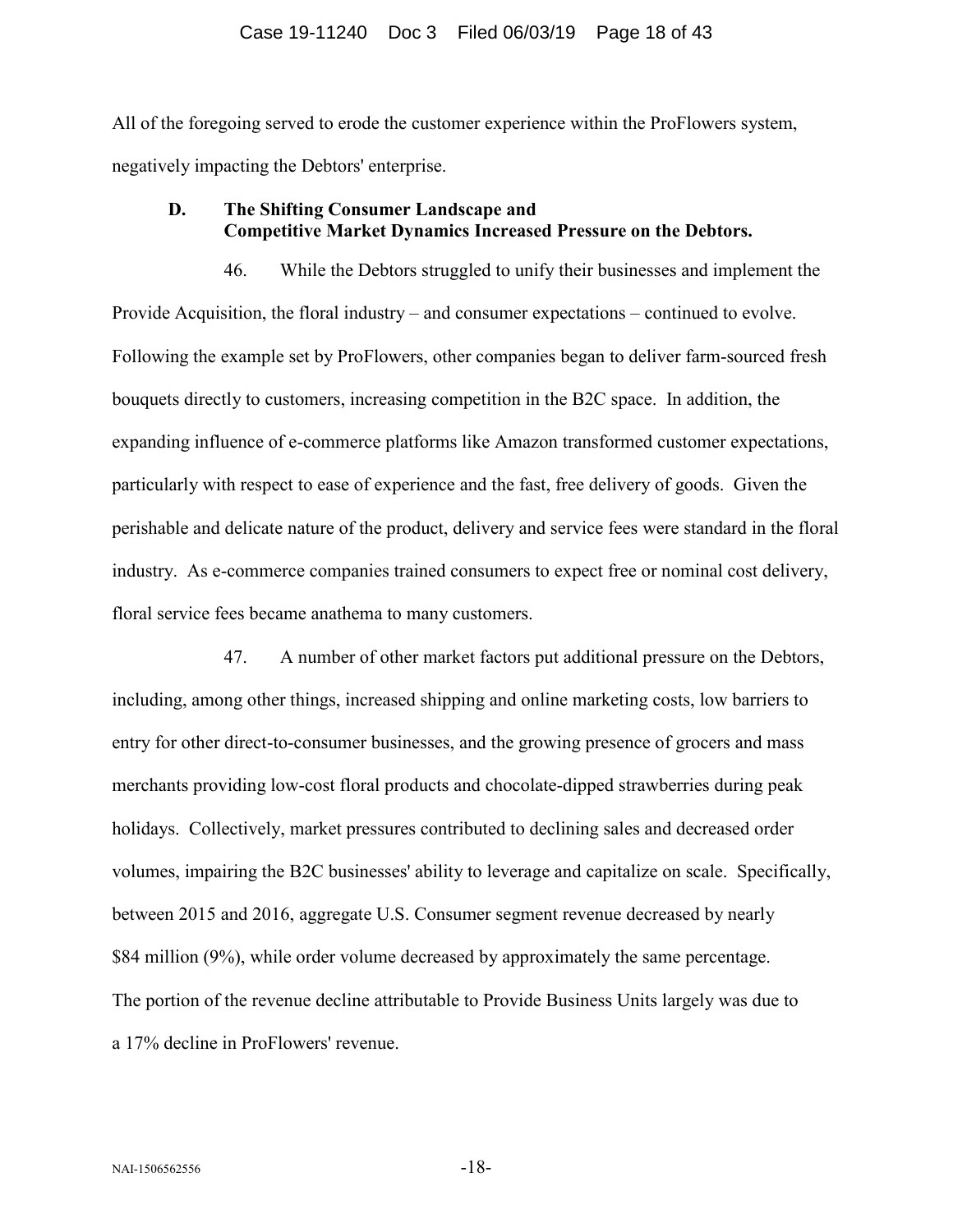#### Case 19-11240 Doc 3 Filed 06/03/19 Page 19 of 43

48. To combat waning performance, FTD brought in a new leadership team and embarked on a turnaround strategy to increase investment in its businesses and restore the broader FTD enterprise to health. In 2017, FTD engaged in a rigorous process to identify challenges impeding their businesses and to establish a strategy to reinvent the customer experience, re-establish florist partnerships at the core of the business, and optimize efficiencies for order fulfillment. To support these outcomes, the turnaround strategy called for significant investment in capabilities, technology, and capital expenditures over a three-year period (e.g., FTD's capital expenditures on a consolidated basis more than doubled from approximately \$15.1 million in 2017 to approximately \$33.8 million in 2018).

# **E. Continued Underperformance Led to Tightened Liquidity.**

49. Despite the Debtors' efforts to implement their turnaround strategy, the Provide Acquisition and the necessary resulting turnaround strategy had placed too much financial stress on the Debtors' enterprise. As set forth above, to fund the Provide Acquisition, FTD had taken on approximately \$200 million in secured debt under the Amended and Restated Credit Agreement. At the time of the acquisition, limited reinvestment in the company and relatively steady cash flows allowed the Debtors to operate comfortably under the terms of the Credit Facility, despite certain relatively narrow financial covenants. By 2017, however, that was no longer the case. Deteriorating operational performance severely impaired the company's profitability and, in April 2018, FTD filed their 2017 10-K including a going concern qualification (a default under the Amended and Restated Credit Agreement).

50. Further, on a consolidated basis, the Debtors materially underperformed projections during the 2018 Valentine's Day peak, and residual order decline extended through Mother's Day and the rest of 2018. The underperformance was driven, in part, by ineffective marketing followed by a poor consumer response, which required significant discounting and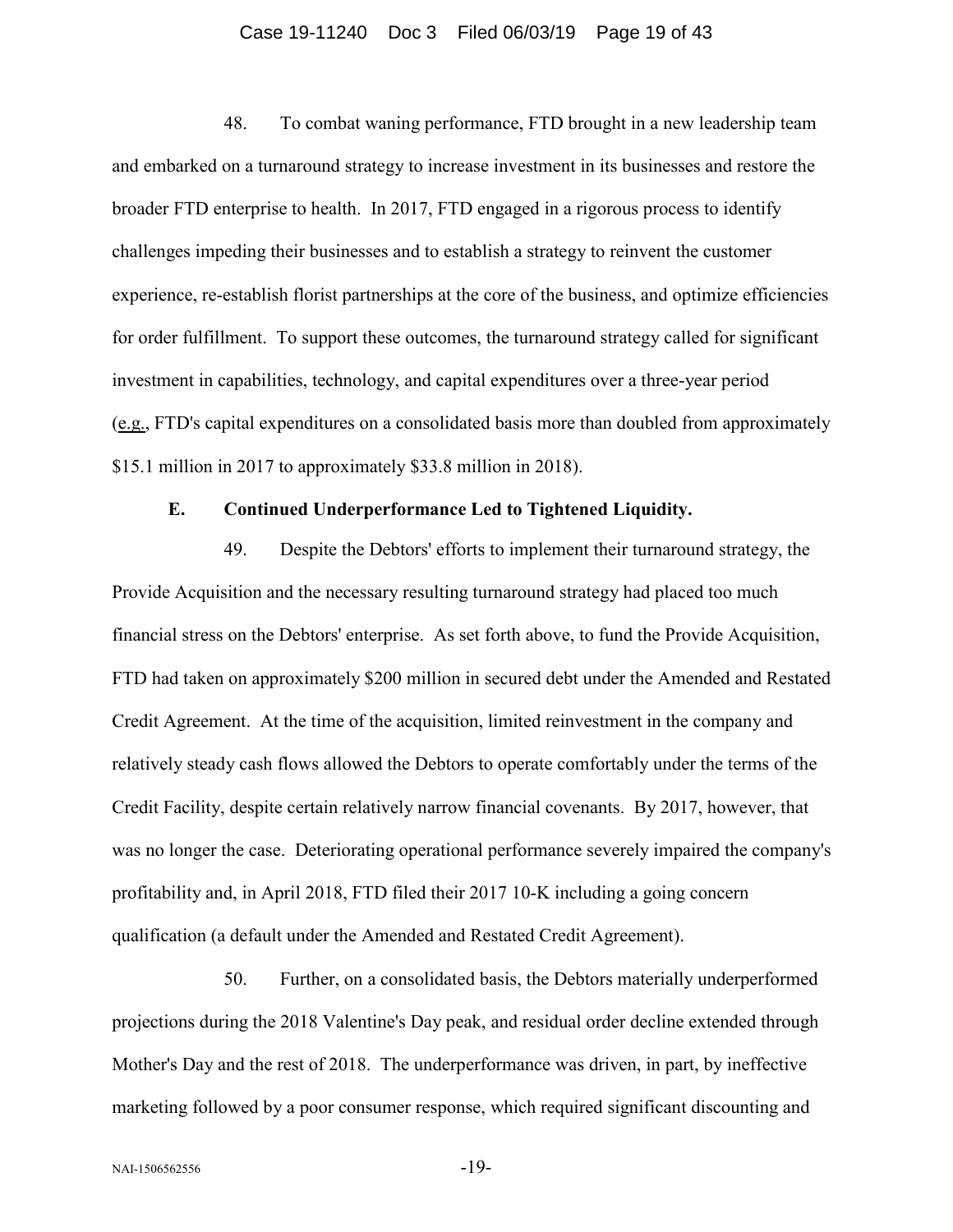#### Case 19-11240 Doc 3 Filed 06/03/19 Page 20 of 43

dumping of inventory, particularly in the U.S. Consumer segment. Overall, U.S. Consumer segment order volume decreased 5% from 2017 to 2018, and average order value decreased 3% over that time. In the aggregate, U.S. Consumer segment revenue decreased by \$61.1 million (8%), and operating income decreased by \$51 million (110%) between 2017 and 2018.

51. While the Debtors had hoped to independently refinance the outstanding debt under the Credit Facility, the 2018 Valentine's Day holiday period underperformance contributed directly to a breach of the consolidated net leverage ratio covenant under the Credit Facility. As a result, on March 30, 2018, FTD entered into a forbearance agreement and Credit Facility amendment with its lenders. However, due to limited momentum gained under the expensive turnaround strategy and declining operational performance, the Debtors were unable to adhere to the Credit Facility's financial covenants. Ultimately, FTD and its secured lenders entered into nine amendments to the Credit Facility between 2018 and 2019. While the various amendments bought the Debtors runway to attempt to right size their businesses and review strategic alternatives, they also had the effect of imposing further borrowing restrictions which, in turn, tightened the Debtors' liquidity and placed additional pressure on the Debtors' businesses.

# **F. FTD Engaged in Significant Out of Court Restructuring Efforts in 2018.**

52. In response to their declining financial performance and inability to refinance the indebtedness under the Credit Facility, in July 2018, the Debtors announced a review of strategic alternatives to address their increasingly precarious liquidity, including, among other things, a sale or other disposition of all or parts of the company and the pursuit of certain value-enhancing initiatives. To effectuate a potential sale, FTD engaged Moelis & Company LLC ("Moelis") to shepherd their marketing process regarding a sale of the FTD businesses.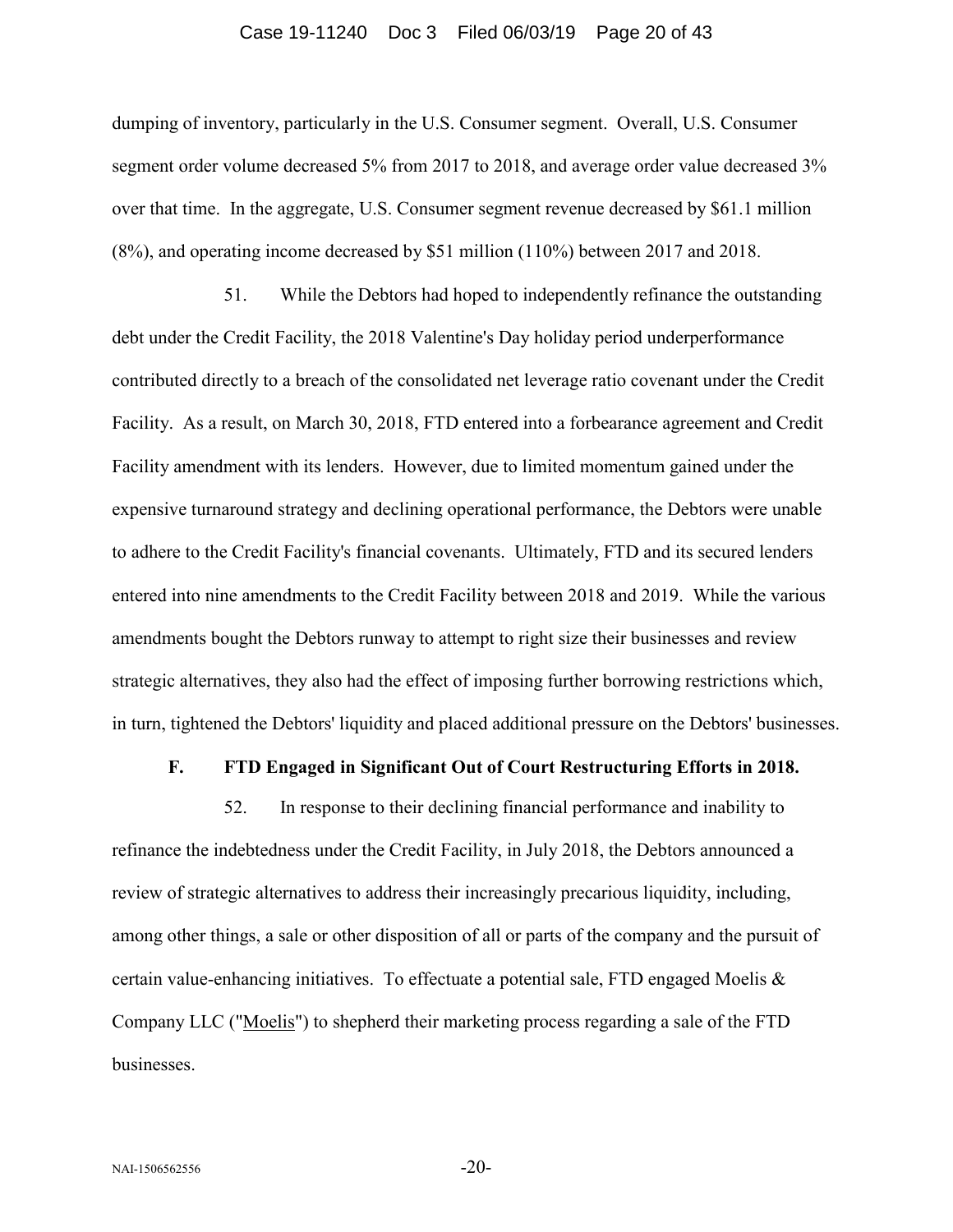#### Case 19-11240 Doc 3 Filed 06/03/19 Page 21 of 43

53. In conjunction with the strategic review, the Debtors also announced a corporate restructuring (the "2018 Restructuring") and cost savings plan. To execute on these initiatives, FTD appointed me interim President and Chief Executive Officer. On November 2, 2018, I was appointed President and Chief Executive Officer. Through the 2018 Restructuring, the Debtors brought their floral businesses together under single leadership with the goal of aligning the overall structure of the businesses. Over the fall of 2018 and early spring of 2019, the Debtors were forced to slow the pace of their reinvestment in the businesses based on liquidity. Nevertheless, the Debtors continued to advance their strategic plan by transforming technology infrastructure, improving marketing capabilities, and re-focusing florist partnerships as a core priority. Although the Debtors saw progress on many fronts, certain of the B2C businesses continued to fall short, failing to economically acquire sufficient customers at peak periods to offset the cost of the B2C business model outside of those periods.

54. Over the Valentine's Day holiday period in 2019, the Debtors materially underperformed projections for the second year in a row. This continued underperformance cooled interest in a going concern sale of the entire company and, on March 13, 2019, FTD entered into a seventh amendment to the Amended and Restated Credit Agreement (the "Seventh Amendment"). Among other things, the Seventh Amendment established a June 1st deadline by which the Debtors had to consummate one or more transactions that would either (a) permit the company to continue as a going concern and provide for the repayment in full of obligations under the Credit Facility or (b) apply all or substantially all of the proceeds to repay obligations and permanently reduce commitments under the Credit Facility.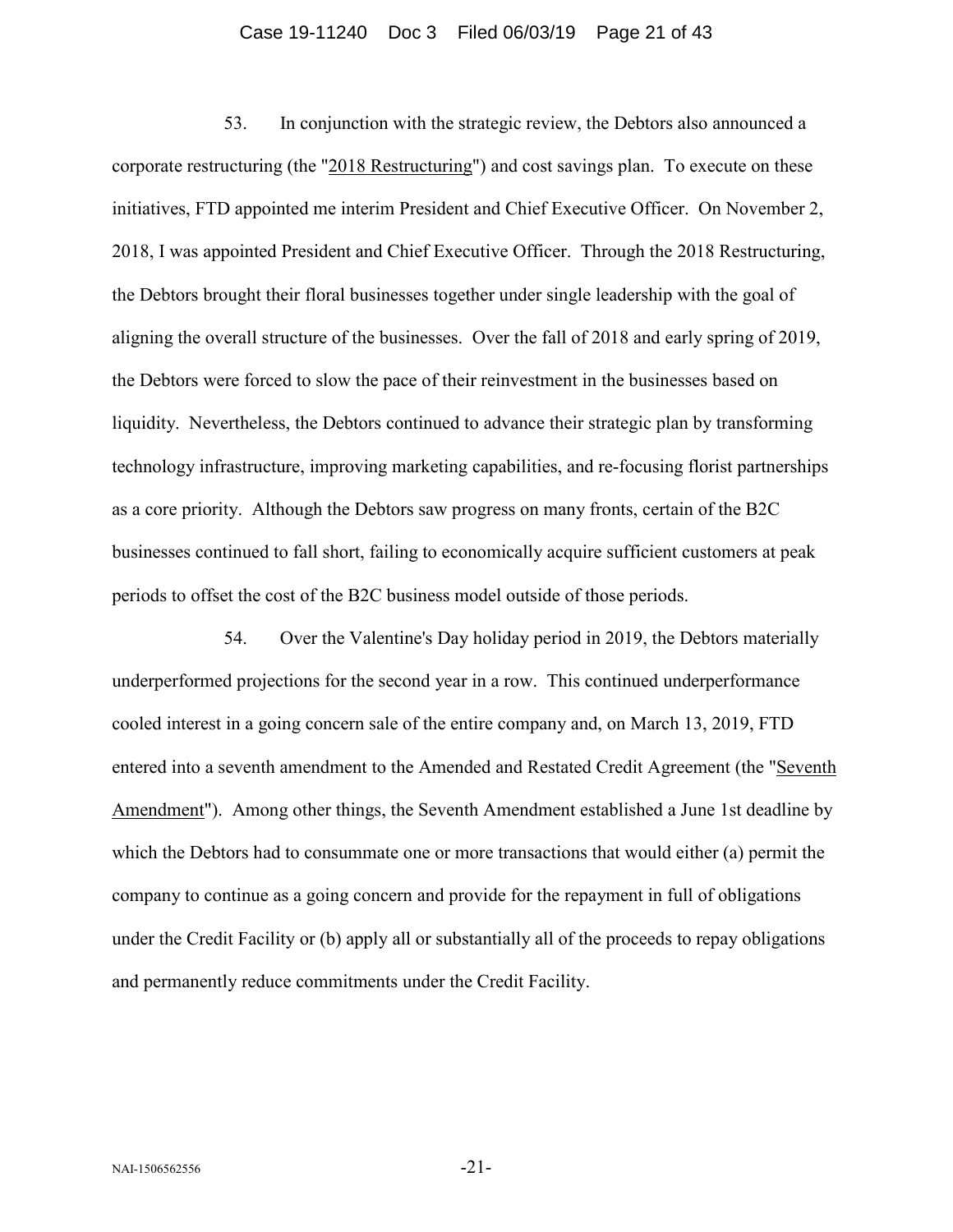# **G. Continued Poor Performance Accelerated the Debtors' Marketing Processes and Compromised Market Confidence Leading to the Commencement of these Chapter 11 Cases.**

55. Following the Seventh Amendment, the Debtors continued to pursue strategic alternatives, including potential value-maximizing sales of all or certain portions of their assets (the "Sale Efforts") in order to meet the June 1st deadline. In April 2019, the Debtors and Moelis re-engaged in soliciting interest in potential transactions involving the Debtors' legacy business assets held by Debtors Florist Transworld Delivery, Inc. and FTD.COM Inc. (collectively, the "FTD Assets") and assets held by Interflora (collectively, the "UK Assets" and, together with the FTD Assets, the "Core Assets"). In addition, the Debtors engaged Piper Jaffray Companies to pursue sale options with respect to the Provide Business Units (collectively, the "Provide Assets").

56. At the same time, the Debtors were focused on maximizing performance over the critical Mother's Day peak. However, key vendors began to raise concerns regarding the Debtors' liquidity, particularly after FTD released its 2018 Form 10-K, which included a going concern opinion along with certain disclosures regarding FTD's uncertain financial position. Accommodations made to such vendors further depleted the Debtors' already limited liquidity. Subsequently, the Provide Business Units significantly missed their 2019 Mother's Day forecasts, leading to a substantial liquidity shortfall that the Debtors could not bridge and forcing the Debtors to turn their focus towards a chapter 11 filing.

# **H. The ProFlowers Restructuring, Interflora Sale, and Ongoing Sale Efforts**

57. In order to position themselves as favorably as possible in advance of a potential bankruptcy filing, in the weeks prior to the Petition Date, the Debtors expended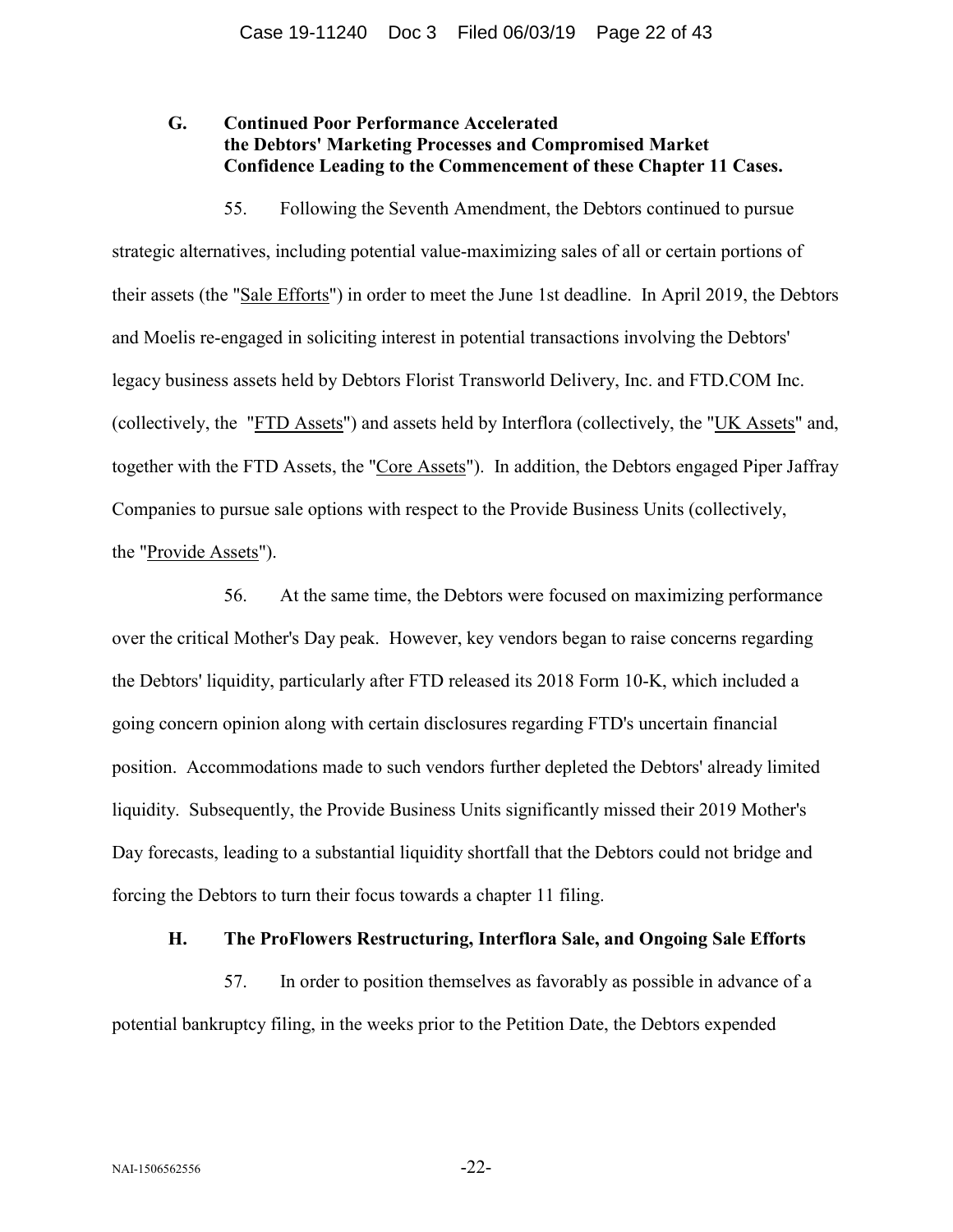# Case 19-11240 Doc 3 Filed 06/03/19 Page 23 of 43

considerable time and energy on various aspects of their strategic review process. These efforts resulted in the Debtors' achievement of key prepetition milestones.

58. On May 30, 2019, the Debtors initiated a restructuring of their ProFlowers business (the "ProFlowers Restructuring") to reduce costs and create additional value in the ProFlowers® brand. As part of ProFlowers' new operating model, floral order fulfilment and distribution for the ProFlowers business are being transitioned to the Florist Member Network and third-party fulfilment centers, while ProFlowers will continue to receive, process, and fulfill orders. This shift will further strengthen the Florist Member Network and enable them to better serve customers.

59. In connection with their Sale Efforts, the Debtors continued to negotiate with multiple parties with respect to various proposals related to the Core Assets and Provide Assets, with the goals of effectuating sales, finalizing purchase agreements, and/or firming up stalking horse bidders prior to commencing chapter 11 cases.

60. On May 31, 2019, the Debtors effectuated a sale of the UK Assets to a subsidiary of The Wonderful Company for \$59.5 million in cash (the "Interflora Sale"). On June 2, 2019, the Debtors entered into an asset purchase agreement (the "Nexus APA")<sup>[10](#page-22-0)</sup> with an affiliate of Nexus Capital Management LP ("Nexus") for the purchase of the FTD Assets and the restructured ProFlowers business, which will (a) serve as an order gatherer for the Florist Member Network and (b) fulfill orders through third-party fulfilment centers (collectively, the "Restructured FTD Assets") for an aggregate purchase price of \$95 million.In addition, prior to Petition Date, the Debtors entered into non-binding letters of intent (collectively,

<span id="page-22-0"></span> <sup>10</sup> The Nexus APA contains various contingencies, including the purchaser's procurement of financing and finalization of certain disclosure schedules.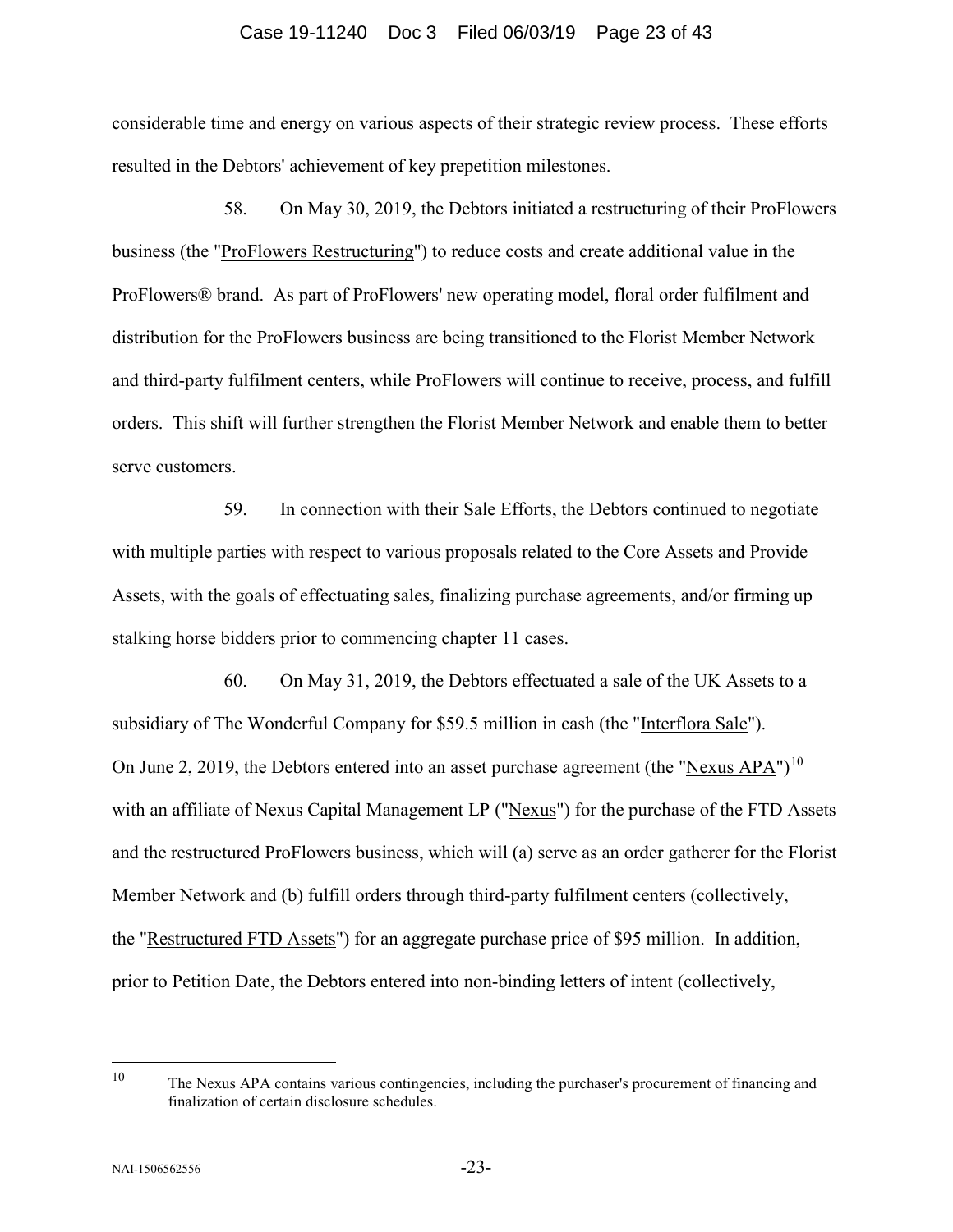the "LOIs") for purchases of (a) Personal Creations by a strategic investor; and (b) Shari's Berries by Farids & Co., LLC (owned by Tariq Farid, founder of Edible Arrangements, LLC).

# **PART IV**

# **The Path Forward**

61. The Debtors have commenced these chapter 11 cases to (a) support and protect their ongoing business operations, including relationships with their Florist Network Members and other key constituencies, and (b) implement and consummate value-maximizing asset sales for the benefit of their stakeholders. As noted above, the Debtors' Sale Efforts began in July 2018 and, since that time, the Debtors and their professionals have engaged in discussions with numerous strategic and financial buyers with respect to a variety of proposed transactions, which have, to date, resulted in the Interflora Sale, the Nexus APA, and receipt of the LOIs.

62. Shortly after the Petition Date, the Debtors anticipate filing a motion seeking to establish bidding procedures governing the sale and potential auction(s) of substantially all of the Debtors' assets (the "Bidding Procedures Motion"), in accordance with milestones under the Debtors' postpetition financing facility. The Bidding Procedures Motion also will seek authority (a) for the Debtors to enter into one or more asset purchase agreements with one or more bidders that have been designated as a "stalking horse bidder" for certain assets and to provide certain bid protections in connection therewith and (b) to establish certain sale noticing procedures and procedures for the assumption and assignment of executory contracts and unexpired leases that may be assumed and assigned in connection with any sale transaction. $11$ 

<span id="page-23-0"></span><sup>&</sup>lt;sup>11</sup> Despite their focus on concurrent sales paths, the Debtors (in consultation with their prepetition secured lenders) reserve the right to consummate sales of certain assets and reorganize around others.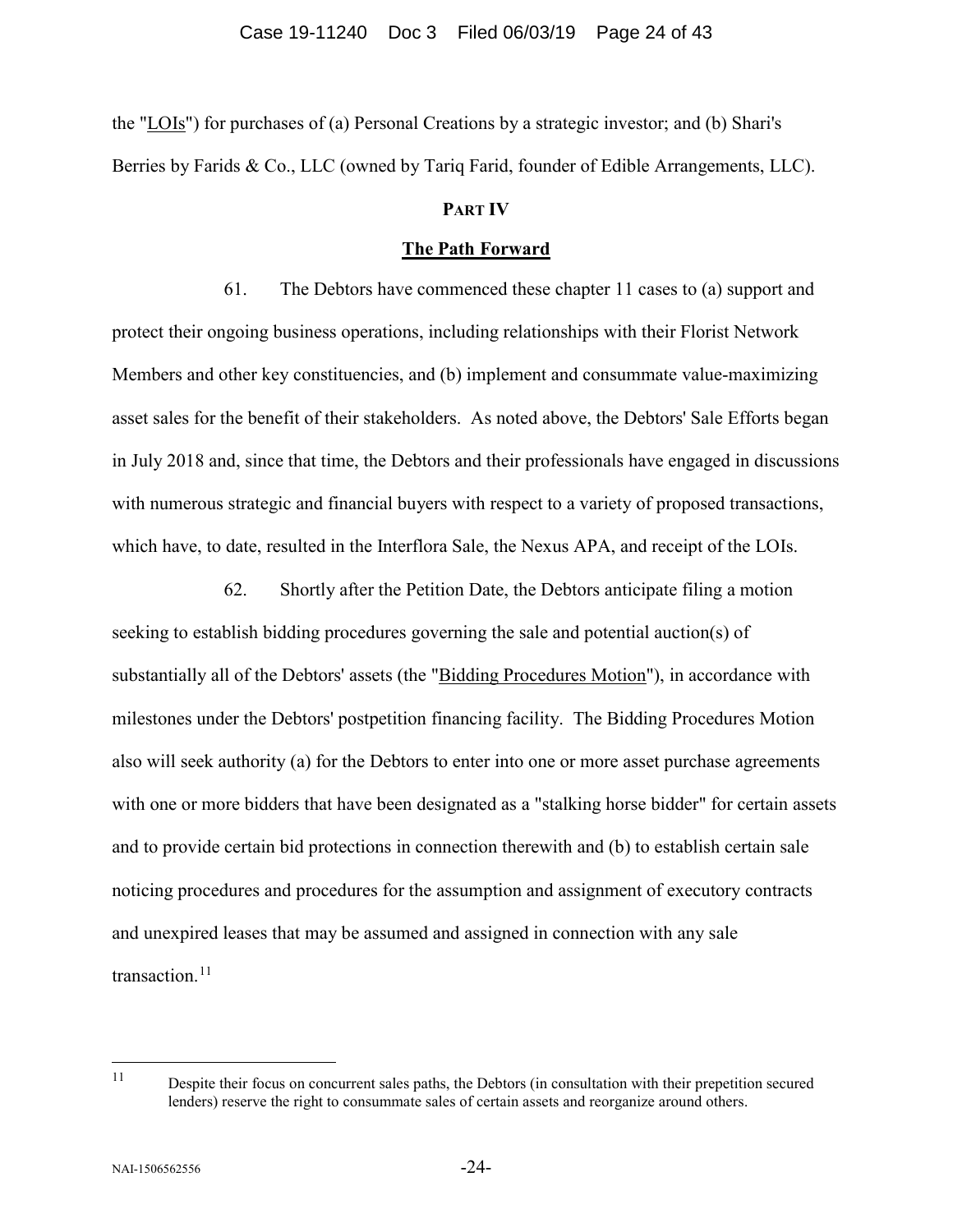## **PART V**

# Facts Relevant to the First Day Pleadings<sup>[12](#page-24-0)</sup>

63. Concurrently with the filing of these chapter 11 cases, the Debtors filed the First Day Pleadings requesting various forms of relief. The Debtors anticipate that the Court will (a) conduct a hearing soon after the Petition Date at which it will hear and consider many of the First Day Pleadings on an interim or final basis, and (b) consider the remainder of the First Day Pleadings (and final relief for others) on or about a date that is 21 days after the Petition Date.

64. Generally, the First Day Pleadings have been designed to meet the goals of preserving and protecting the Debtors' chapter 11 estates through: (a) continuing the Debtors' operations in chapter 11 with as little disruption as possible; (b) maintaining the loyalty, confidence, and support of key constituencies such as the Debtors' employees, customers (including the Florist Network Members, retail, and partnership customers), and vendors, including by paying certain claims of these constituencies; and (c) establishing procedures for the smooth and efficient functioning of the Debtors' estates. I believe that the relief sought in each of the First Day Pleadings is tailored to meet the goals described above and, ultimately, will be critical to the Debtors' ability to maximize value for their stakeholders.

# **A. Administrative Pleadings**

65. The Debtors will present two purely "administrative" motions, which (a) seek to have the Debtors' bankruptcy cases jointly administered and (b) seek approval to

<span id="page-24-0"></span> <sup>12</sup> Capitalized terms not otherwise defined herein have the meanings given to them in the relevant Motion.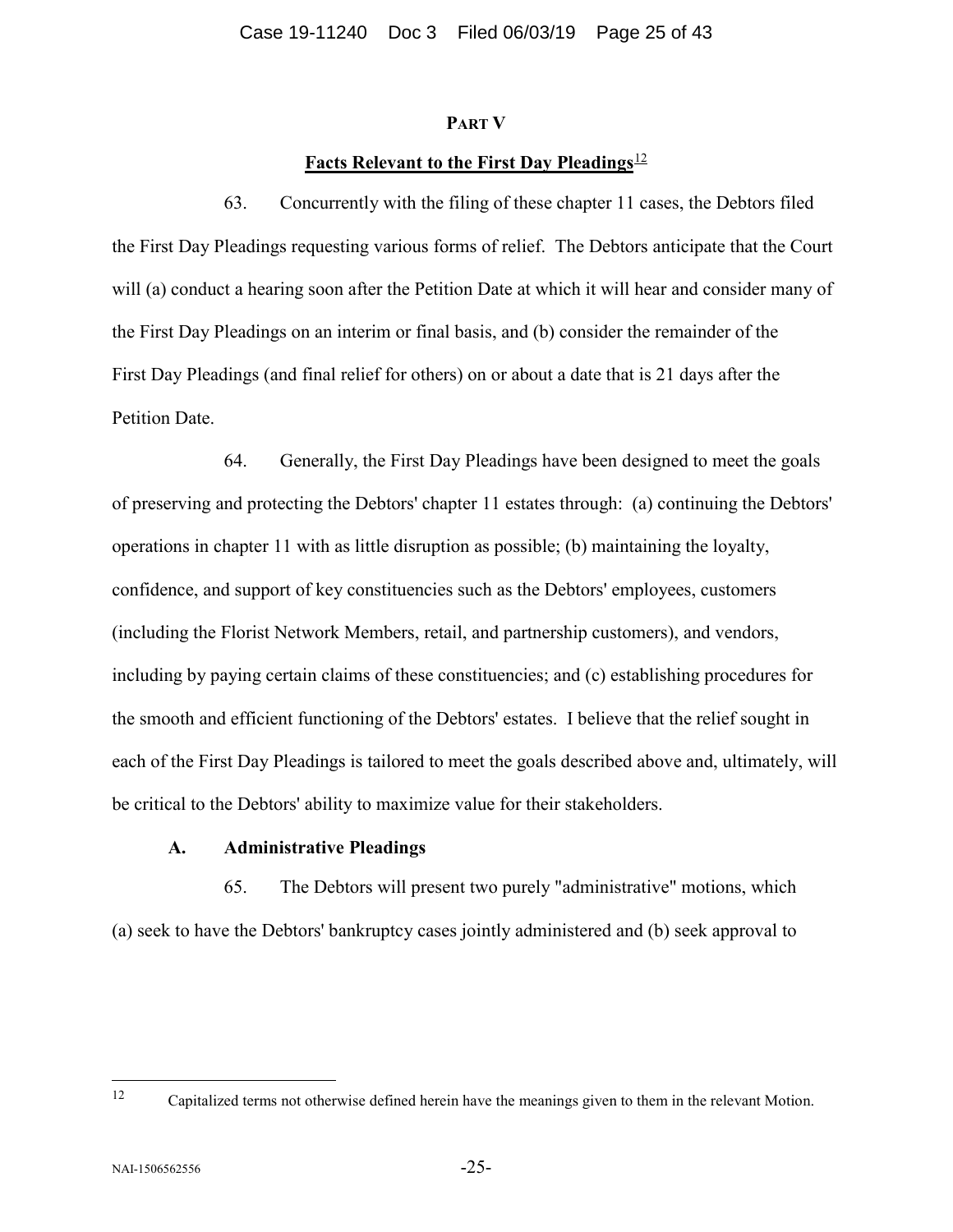retain Omni Management Group, Inc. ("Omni") as the Debtors' claims and noticing agent in these chapter 11 cases. $13$ 

# **B. Filing Consolidated List of Creditors, Waiving Requirement to File List of Equity Security Holders, and Related Relief**

66. Given the affiliated nature of the Debtors, the Debtors will move the Court for entry of an order authorizing them to file a single consolidated list of the Debtors' 30 largest unsecured creditors in these chapter 11 cases in lieu of filing separate lists of the largest 20 unsecured creditors for each of the Debtors. Such authority will facilitate the U.S. Trustee's review of creditors' claims and the appointment of a single creditors' committee in these cases. The Debtors also will seek a waiver of the requirement that each debtor file a list of creditors containing the name and address of each entity included or to be included on a debtor's schedules of liabilities and request that they be permitted to maintain a single, consolidated list of creditors. Further, the Debtors will seek approval of a master service list. Additionally, the Debtors will seek approval of the form and manner of notice of commencement of these chapter 11 cases and of the meeting of creditors to be held pursuant to section 341 of the Bankruptcy Code (the "341 Meeting"). Finally, the Debtors will seek a waiver of the requirements that the Debtors file a list of equity security holders and provide notice of the case commencement to all equity security holders.

# **C. Extension of Time to File Schedules and Statements**

67. Because of the size and complexity of the Debtors' businesses and financial affairs and the critical matters that the Debtors' management and professionals were required to address prior to the commencement of these chapter 11 cases, the Debtors will move

<span id="page-25-0"></span> <sup>13</sup> By separate application, the Debtors will seek authorization to retain and employ Omni as administrative advisor pursuant to section 327(a) of the Bankruptcy Code.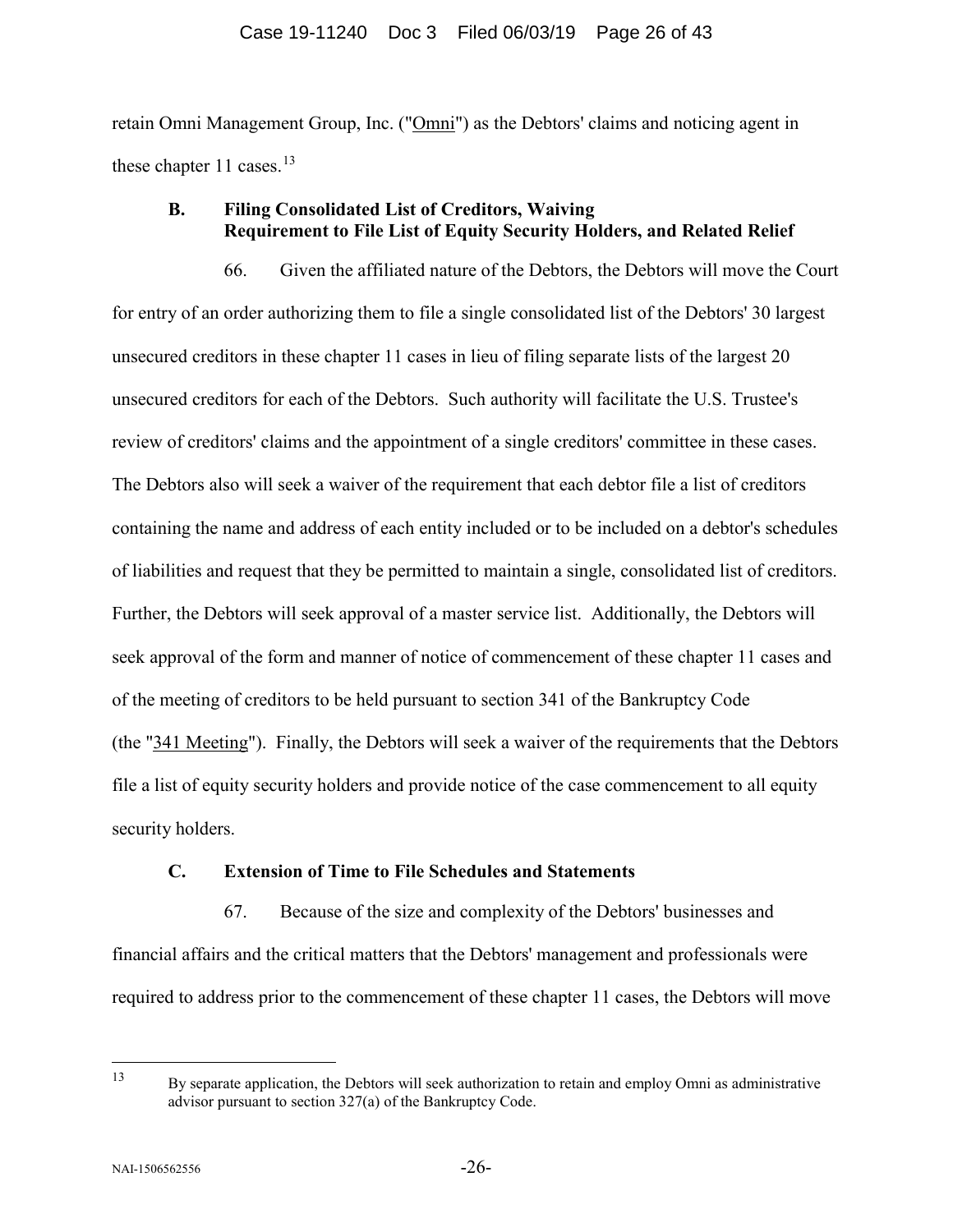# Case 19-11240 Doc 3 Filed 06/03/19 Page 27 of 43

for entry of an order granting them an extension of time until 60 days following the Petition Date to gather the information necessary to complete and file the required: (a) schedules of assets and liabilities; (b) schedules of executory contracts and unexpired leases; and (c) statements of financial affairs, without prejudice to the Debtors' right to seek further extensions of such period. In addition, the Debtors will request an extension of the time until 60 days following the Petition Date to file initial reports of financial information in respect of entities in which their chapter 11 estates hold a controlling or substantial interest, as set forth in Bankruptcy Rule 2015.3, without prejudice to the Debtors' right to seek further extensions of such period.

# **D. Motion to Confirm Administrative Expense Priority of Postpetition Goods and Services**

68. The Debtors will move the Court for an order confirming the administrative expense priority of goods delivered and services provided after the Petition Date. In the ordinary course of the Debtors' businesses, numerous suppliers and service providers provide the Debtors with goods and services that are integral to the Debtors' business operations. As of the Petition Date, the Debtors had outstanding prepetition purchase orders with many suppliers of goods and services and the Debtors plan to order goods and request services postpetition for which there are no existing purchase orders. As a result of the commencement of these chapter 11 cases, the Debtors believe that their suppliers may perceive a risk that they will be treated as prepetition general unsecured creditors for the cost of any shipments made or services provided after the Petition Date. As a result, suppliers may refuse to ship such goods or provide such services to the Debtors without certain assurances of payment. The Debtors believe that the relief sought in the relevant motion will permit the Debtors to obtain the timely and uninterrupted delivery of goods and provision of services from their suppliers.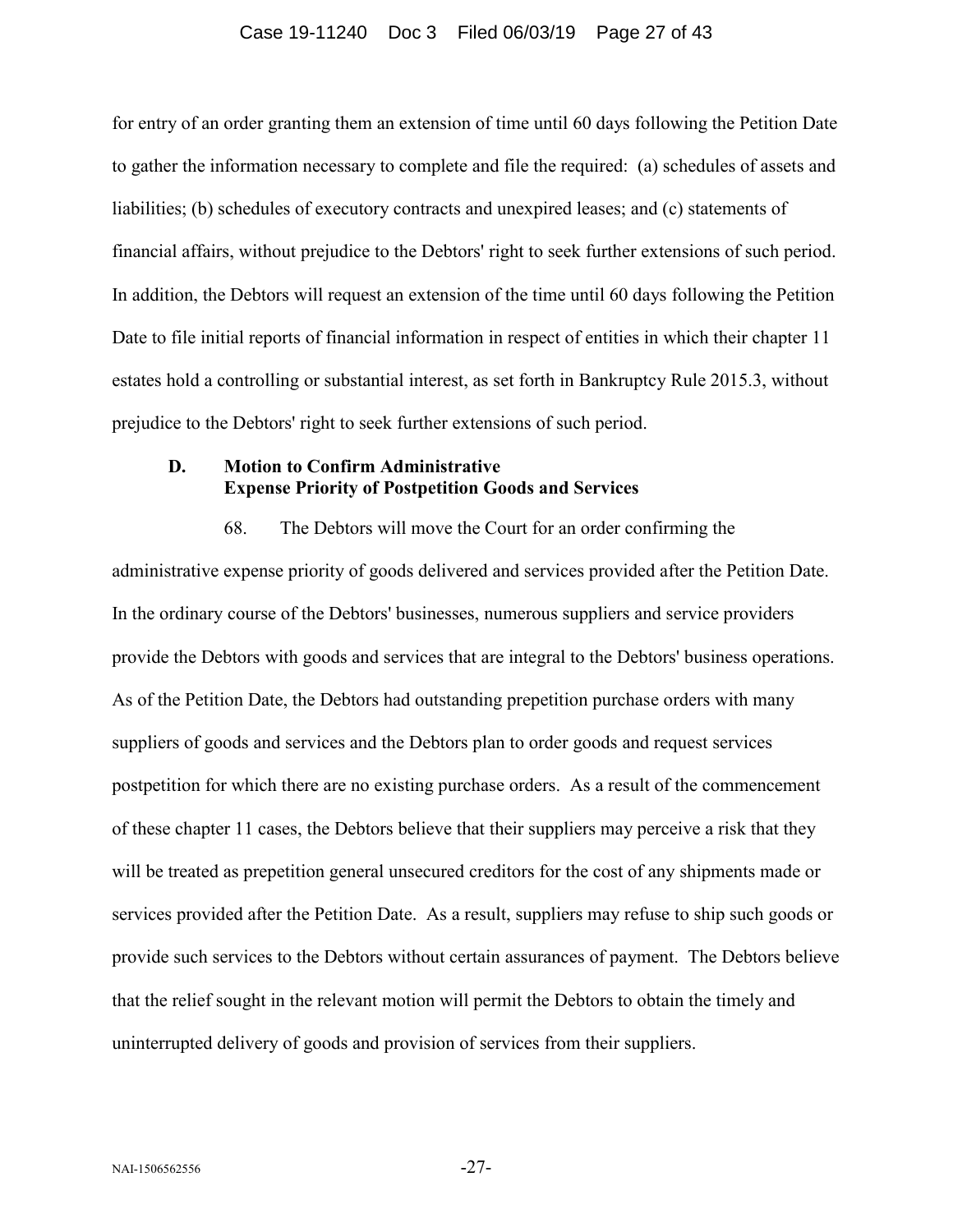# **E. Motion to Confirm Bankruptcy Code Protections**

69. To aid in the administration of the Debtors' bankruptcy cases and to avoid disruption to the Debtors' business operations, the Debtors will seek the entry of an order, pursuant to section 105(a) of the Bankruptcy Code, that confirms the application of three key protections afforded to the Debtors under the Bankruptcy Code: (a) the automatic stay provisions of section 362 of the Bankruptcy Code; (b) the anti-termination and anti-modification provisions of section 365 of the Bankruptcy Code; and (c) the anti-discrimination provisions of section 525 of the Bankruptcy Code (the "Code Protections").

70. The Debtors believe that (a) the extensive nature of their businesses, (b) their need for, and reliance upon, among other things, contract parties continuing to perform their obligations, and (c) their interactions with parties who may be unfamiliar with, are mistaken regarding, or who simply ignore the Code Protections require the entry of an order confirming those protections in order to maximize value for stakeholders.

## **F. Procedures for Trading in Equity Securities**

71. As of December 31, 2018, the Debtors estimate that, for federal income tax purposes, they have incurred approximately \$6 million in net operating losses as a result of past losses from the operation of their businesses (the "Existing NOLs"). In addition, the Debtors have incurred current year tax losses between December 31, 2018 and the Petition Date and expect to incur additional tax losses during these chapter 11 cases, which in the aggregate are expected to be in the hundreds of millions of dollars (such losses, collectively with the Existing NOLs and any other tax attributes of the Debtors, including, if applicable, certain "built-in losses," the "NOLs"). These NOLs are valuable attributes, which could translate into material reductions of the Debtors' future tax liabilities, including potentially significant tax liabilities incurred during these chapter 11 cases.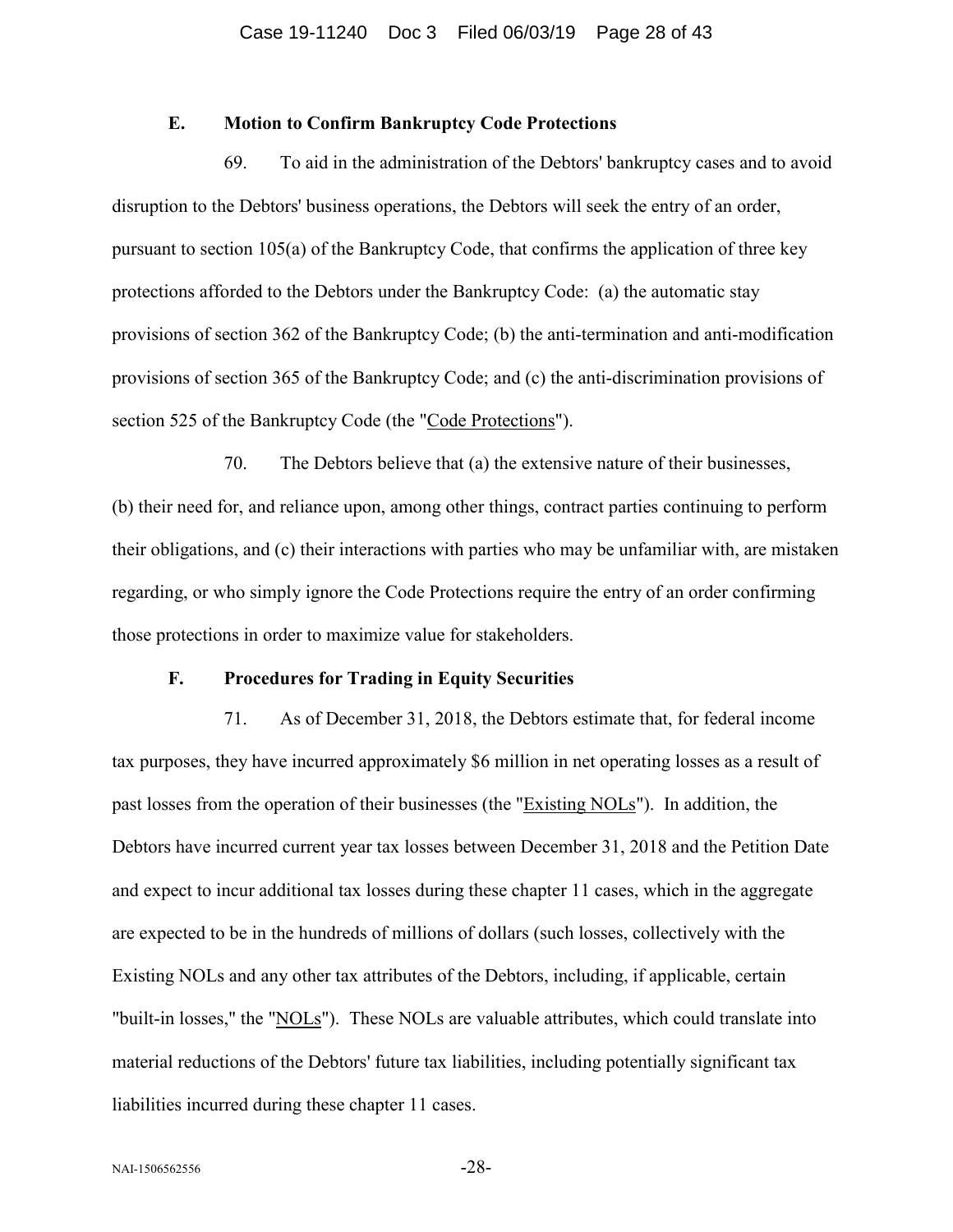# Case 19-11240 Doc 3 Filed 06/03/19 Page 29 of 43

72. To preserve to the fullest extent possible the ability to maximize the use of their NOLs, the Debtors seek the entry of interim and final orders (a) establishing notice and objection procedures regarding certain transfers of beneficial interests in equity securities in FTD Companies, Inc., (b) establishing a record date for notice and potential sell-down procedures for trading in claims against the Debtors, and (c) granting related relief. The relief sought will enable the Debtors to closely monitor certain transfers of equity securities, and thereby preserve the Debtors' ability to seek the necessary relief at the appropriate time if it appears that such transfers may jeopardize the Debtors' use of their NOLs. In addition, establishing a record date with respect to trading in claims against the Debtors will ensure that claimholders receive sufficient notice that any claims purchased after such date may ultimately be subject to certain sell-down procedures in the event an order approving such procedures is sought by the Debtors and entered by the Court to preserve the Debtors' ability to use their NOLs.

# **G. Adequate Assurance of Payment of Utilities**

73. The Debtors currently use electric, natural gas, heat, water, sewer, telecommunications, internet, and other services of the same general type or nature (collectively, the "Utility Services") provided by approximately 39 Utility Companies (the "Utility Companies"). The Debtors estimate that their average aggregate monthly obligations to the Utility Companies on account of services rendered total approximately \$469,995.

74. Because the Utility Companies provide services essential to the Debtors' operations, any interruption in Utility Services could prove damaging. The Debtors' businesses rely upon the functioning of facilities of varying types located in various states, including the Debtors' corporate offices, call centers, data centers, and 11 distribution center locations which provide, among other things, essential climate-controlled storage for much of the Debtors'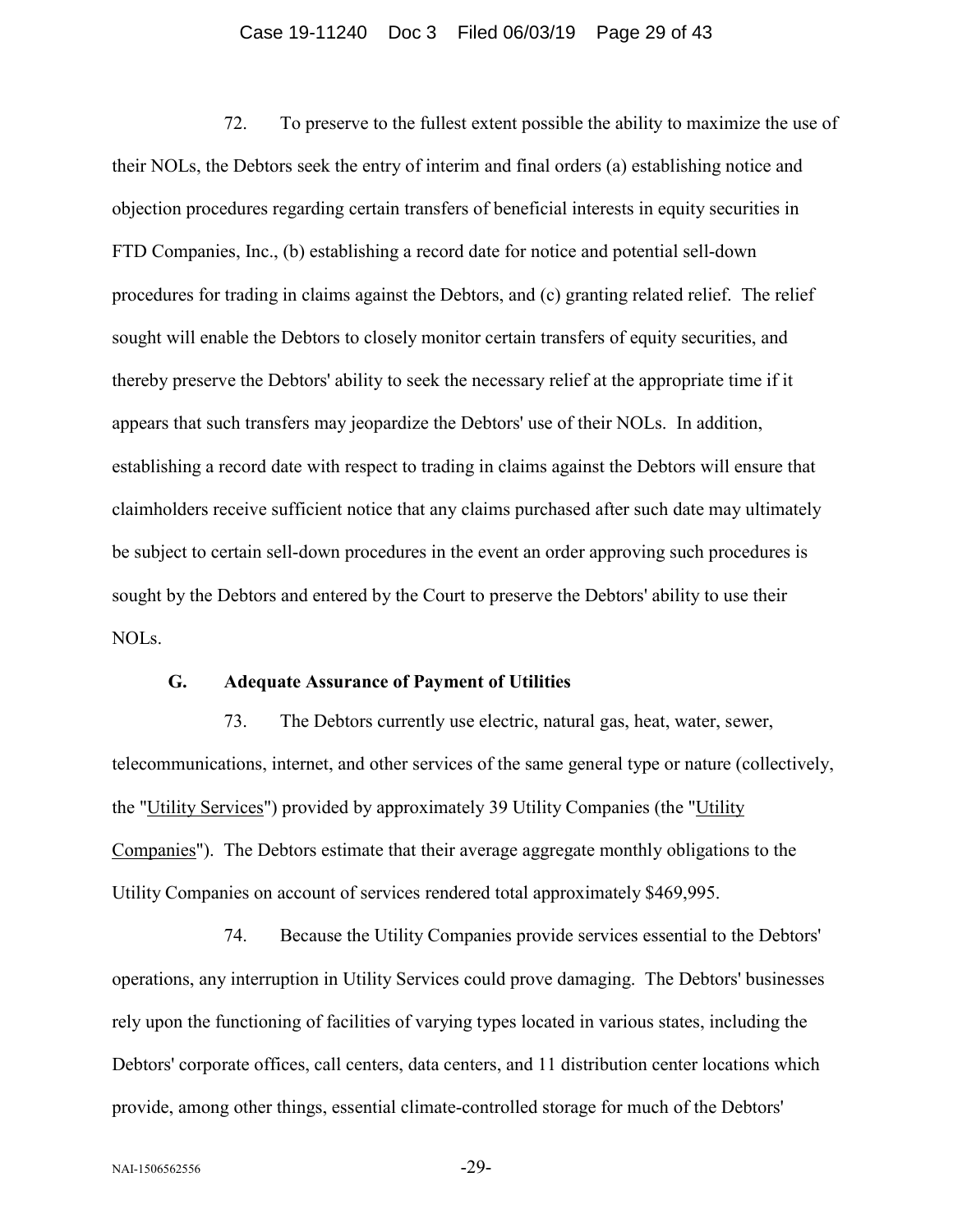# Case 19-11240 Doc 3 Filed 06/03/19 Page 30 of 43

perishable inventory. In addition, the Debtors require constant internet service to attract customers, maintain brand image, and manage their internet-based platform, which is used to process and fill orders. The Debtors could not operate these facilities or serve their customers in the absence of continuous Utility Service. The temporary or permanent discontinuation of Utility Services could irreparably disrupt the Debtors' business operations and, as a result, fundamentally harm the value of the Debtors' estates. The Debtors intend to pay any postpetition obligations to the Utility Companies in a timely fashion and in the ordinary course, as they have substantially done prior to the Petition Date

75. I understand that, pursuant to section 366(c)(2) of the Bankruptcy Code, a utility may alter, refuse, or discontinue a chapter 11 debtor's utility service if the utility does not receive from the debtor or the trustee "adequate assurance of payment" within 30 days of the commencement of the debtor's chapter 11 case. The Adequate Assurance Deposit of \$207,260 equals approximately two weeks of the Debtors' estimated aggregate utility expenses, net of any prepetition deposits, letters of credit, surety bonds, or other similar forms of adequate assurance of payment already provided to the Utility Companies.

## **H. Insurance and Surety Bond Programs**

76. In the ordinary course of their businesses, through several different insurance carriers (the "Insurance Carriers"), the Debtors maintain various insurance policies (the "Insurance Policies") with coverage generally applying across the following four areas: (a) property and casualty; (b) workers' compensation; (c) management liability; and (d) technology and cyberspace liability. The Insurance Policies are essential to preserve the value of the Debtors' estates and it is my understanding that, in some cases, they are required by various laws, regulations, or contracts that govern the Debtors' businesses. The Debtors pay approximately \$2.79 million in aggregate annual obligations under all of the Insurance Policies,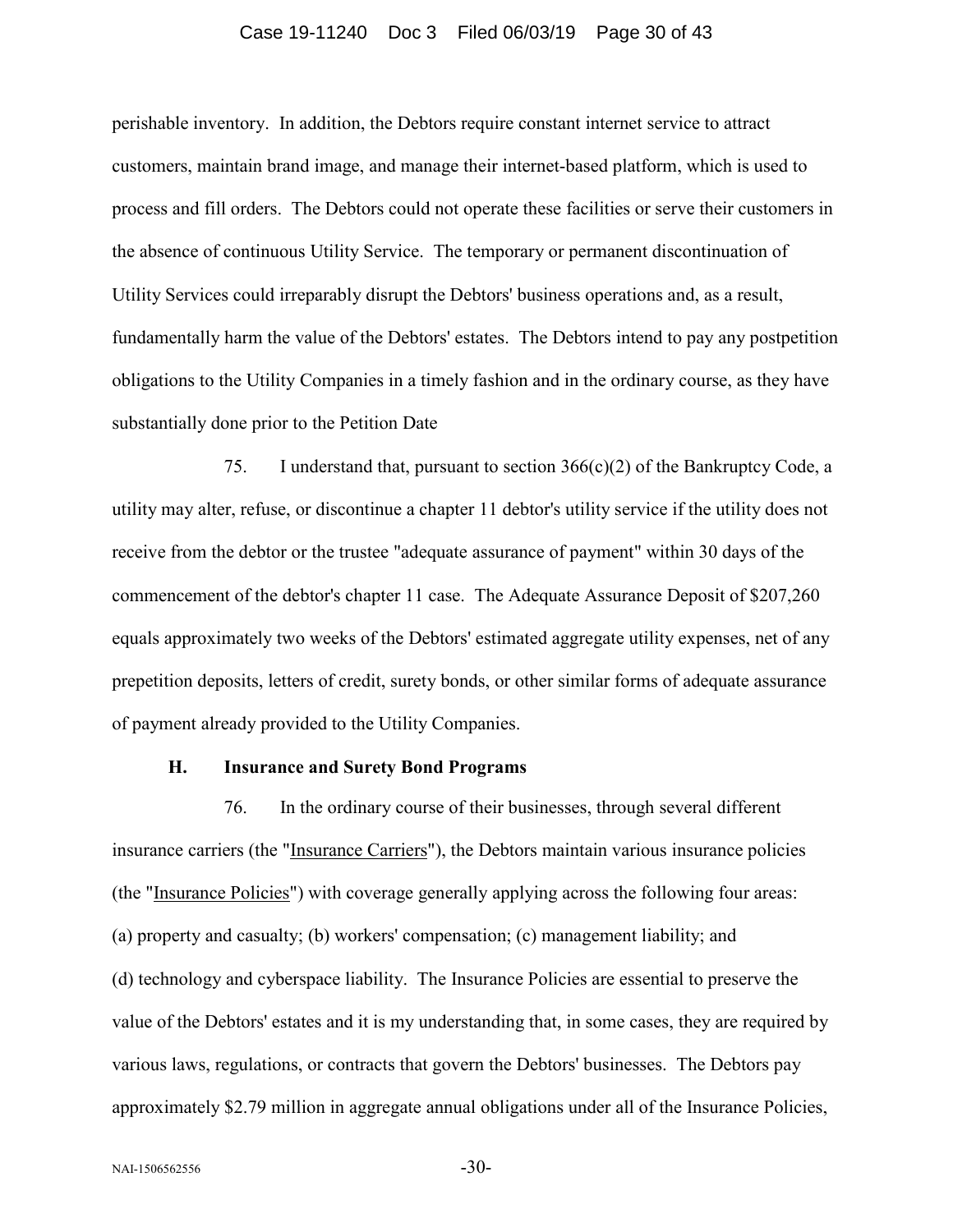#### Case 19-11240 Doc 3 Filed 06/03/19 Page 31 of 43

including taxes and fees. The Debtors use Lockton Companies, LLC (the "Broker") as their insurance broker to assist with the procurement and negotiation of, and payments arising in connection with, the Insurance Policies.

77. In October 2018, the Debtors renewed their Insurance Policies for the periods covering either October or November 2018 through October or November 2019, as applicable (the "2018/2019 Renewal").<sup>14</sup> In connection with the 2018/2019 Renewal, the Debtors made a lump-sum pre-payment of approximately \$2.36 million (the "Lump-Sum Payment") to the Broker, who remitted payment to the appropriate Insurance Carriers.<sup>15</sup> A remaining balance of approximately \$433,000 was to be paid over eight monthly installments (the "Monthly Installments") to the Broker, for the Broker to remit to the appropriate Insurance Carriers. The Monthly Installments cover premiums, taxes, fees, and interest owing in respect of certain of property and casualty policies as well as workers' compensation policies; all other Insurance Policies were prepaid and satisfied in full through the Lump-Sum Payment.

78. Prior to the Petition Date, the Debtors paid the Broker six of the eight Monthly Installments, each in an amount of \$54,220.75. Thus, as of the Petition Date, the Debtors' Insurance Obligations are close to fully pre-paid through October 2019 with a nominal amount outstanding, which the Debtors expect to pay within 60 days of the Petition Date.

79. As of the Petition Date, there were no material claims pending against the Debtors under any of their Insurance Policies. Further, the Debtors do not anticipate that there

<span id="page-30-0"></span> <sup>14</sup> One of the Insurance Policies has a three-year term from 2016 to 2019 and thus renewal was not needed.

<span id="page-30-1"></span><sup>15</sup> Included in the Lump-Sum Payment, the Debtors paid the Broker a \$225,000 service fee, which constituted payment in full for services provided by the Broker in connection with the 2018/2019 Renewal. Accordingly, as of the Petition Date, the Debtors do not owe any other fees to the Broker in connection with their current Insurance Policies.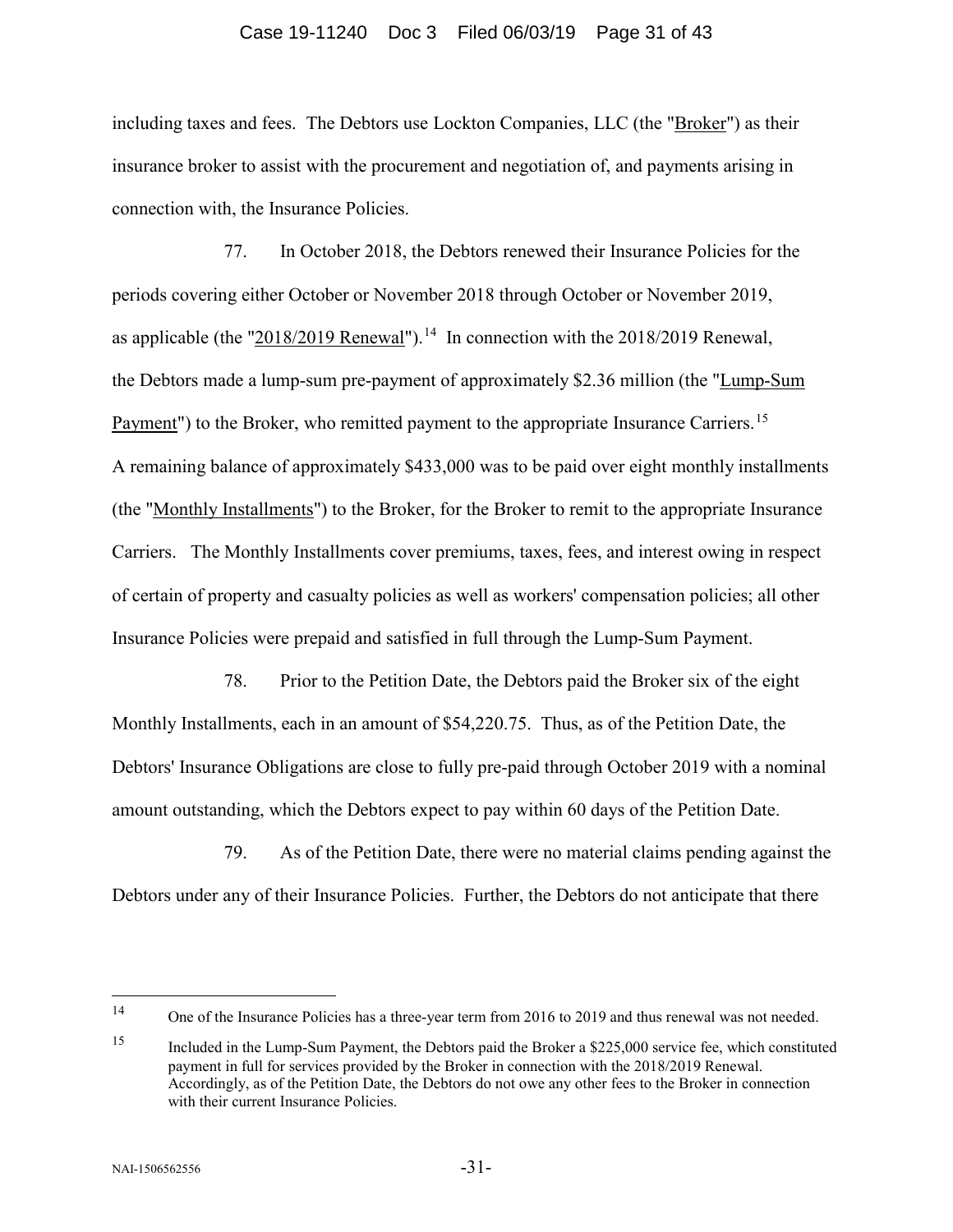#### Case 19-11240 Doc 3 Filed 06/03/19 Page 32 of 43

will be material claims under their Insurance Policies that have been incurred as of the Petition Date (thus giving rise to prepetition liabilities) but have not yet been reported.

80. The Debtors anticipate that they likely will have to renew or replace expiring Insurance Policies as early as October 2019.

81. Surety Bond Program. In the ordinary course of business, the Debtors are required to provide surety bonds to certain third parties (e.g., governmental units or other public agencies) to secure the Debtors' payment or performance of certain obligations (collectively, the "Surety Bonds"). These obligations generally relate to customs duties, other obligations related to cross-border transactions, and charitable non-profit activities. The Surety Bonds include bonds with the United States Customs & Border Patrol, the Minister of National Revenue of Canada, the State of Alabama, and the Commonwealth of Massachusetts.

82. As of the Petition Date, the Debtors have approximately \$1.1 million in outstanding Surety Bonds. The premiums for the Surety Bonds are generally determined on an annual basis and are paid by the Debtors when bonds are issued and annually thereafter upon renewal. In the 12 months preceding the Petition Date, surety premium payments totaled approximately \$19,300. As of the Petition Date, the Debtors estimate that all premium payments due and owing under the Surety Bonds have been paid in full, and the Debtors are not aware of any pending requests for payment by sureties.

83. To continue business operations during these chapter 11 cases, the Debtors must be able to provide financial assurances to governmental units and regulatory agencies which, in turn, requires the Debtors to maintain their Surety Bonds (including, as necessary, posting collateral in accordance with applicable agreements or as otherwise necessary) and acquire additional bonding capacity as needed in the ordinary course of the Debtors' businesses.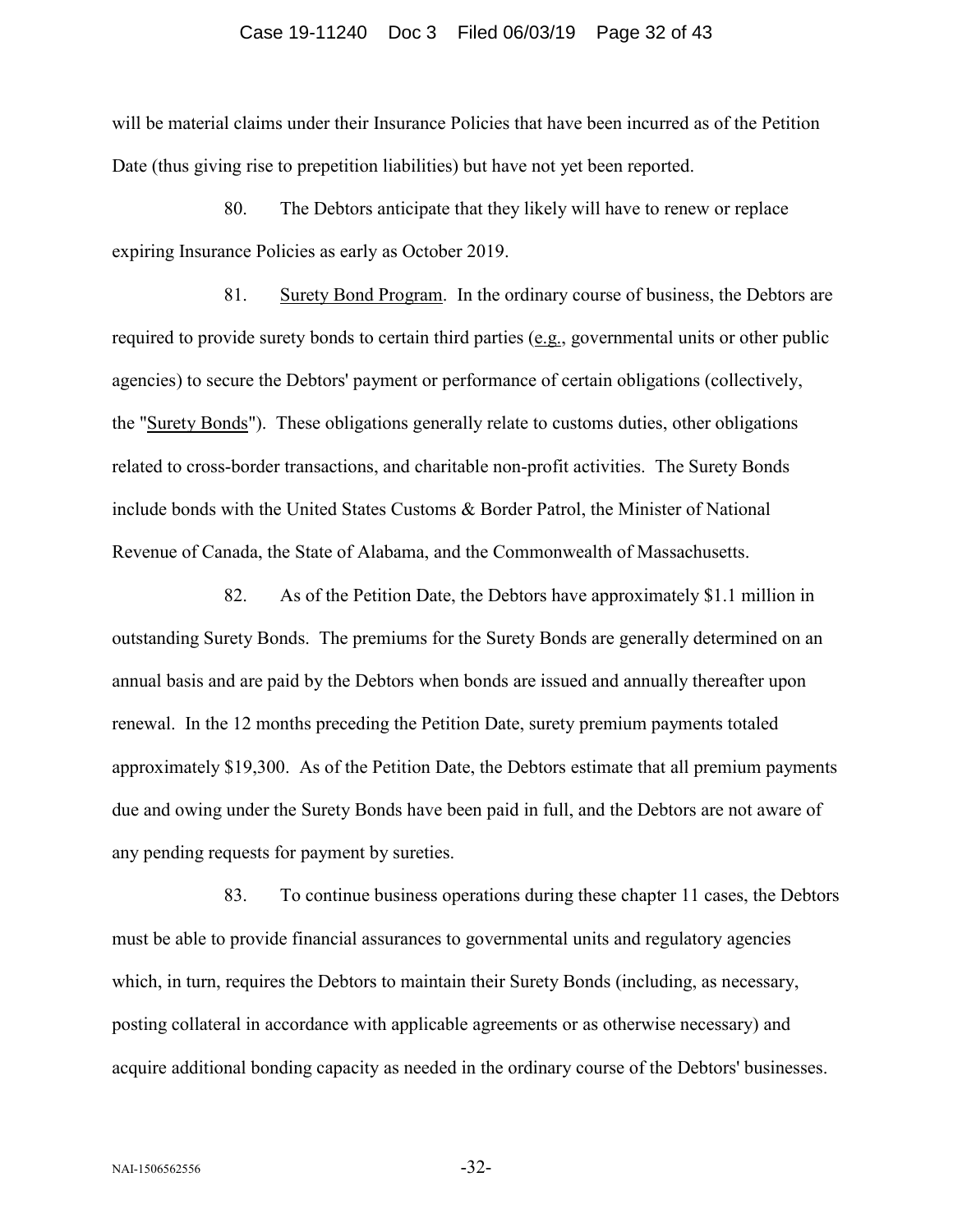#### Case 19-11240 Doc 3 Filed 06/03/19 Page 33 of 43

84. The Debtors anticipate that they likely will have to renew or replace expiring Surety Bonds as early as August 2019.

## **I. Prepetition Taxes**

85. The Debtors, in the ordinary course of their businesses, incur various tax and other liabilities to governmental entities, including, among others, sales and use taxes, franchise taxes, and certain other taxes, assessments, and fees (collectively, the "Prepetition Taxes") owed to certain taxing authorities (the "Taxing Authorities"). Prior to the Petition Date, the Debtors generally paid their tax obligations as they became due. Based on their books and records, the Debtors believe that their current accrued but unpaid Prepetition Taxes incurred in the ordinary course of business are approximately \$7,464,000 as of the Petition Date, of which the Debtors believe that approximately \$7,126,000 will come due during the first 30 days of the chapter 11 cases.

86. The Debtors collect and remit certain sales, local gross receipts, and other similar taxes in connection with the sale of goods and the provision of services to their customers (collectively, the "Sales Taxes"). The Debtors are also required to pay use taxes (collectively, the "Use Taxes" and, together with the Sales Taxes, the "Sales and Use Taxes") when they make certain purchases of tangible personal property from an out-of-jurisdiction vendor. As of the Petition Date, the Debtors estimate that the aggregate amount of unpaid Sales and Use Taxes owing to the Taxing Authorities is approximately \$7,000,000.

87. The Debtors pay franchise, capital stock, and similar taxes and fees (collectively, the "Franchise Taxes") to certain of the Taxing Authorities to maintain the right to operate their businesses in the applicable taxing jurisdictions. As of the Petition Date, the Debtors estimate that the aggregate amount of unpaid Franchise Taxes owing to the Taxing Authorities is approximately \$65,000.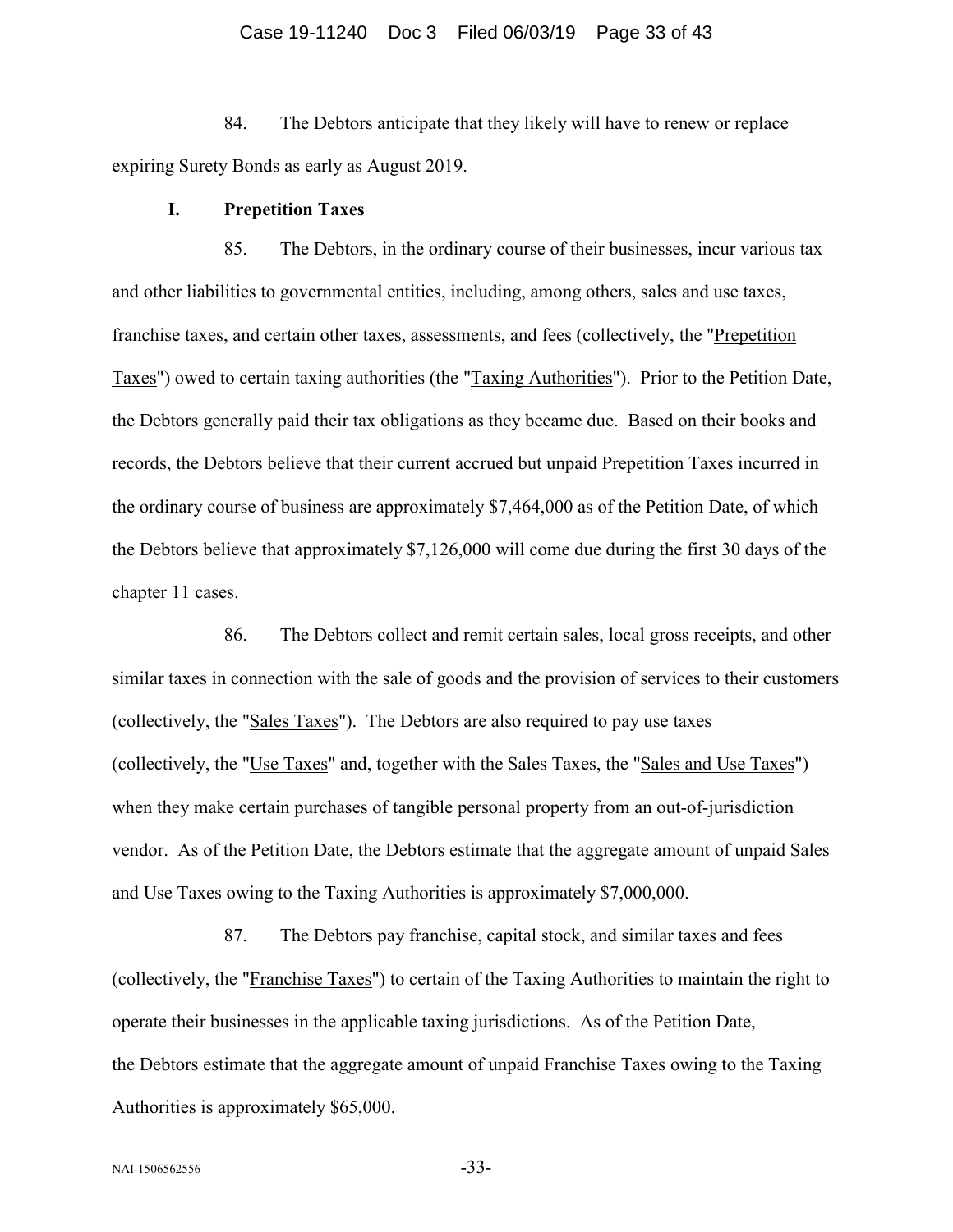# Case 19-11240 Doc 3 Filed 06/03/19 Page 34 of 43

88. The Debtors pay real property and personal property taxes (collectively, the "Property Taxes") to certain Taxing Authorities on account of their business assets. As of the Petition Date, the Debtors estimate that the aggregate amount of unpaid Property Taxes owing to the Taxing Authorities is approximately \$255,000.

89. Many municipal and county governments require businesses to obtain business licenses and pay corresponding business license fees (collectively, the "Business License Fees"). Certain state governments also require the Debtors to pay annual report or bi-annual report taxes (collectively, the "Annual Report Taxes") and other corporate fees in order to be in good standing for purposes of conducting business within that state. As of the Petition Date, the Debtors estimate that the aggregate amount of unpaid Business License Fees and Annual Report Taxes owing to the Taxing Authorities is approximately \$42,000.

90. The Debtors also are required to pay separate taxes to Canadian Taxing Authorities for the supply of goods and services in Canada. These taxes include both a national tax on goods and services (the "GST"), and, where applicable, a provincial tax on goods and services (the "PST"). As of the Petition Date, the Debtors estimate that the aggregate amount of unpaid GST and PST owing to the Taxing Authorities is approximately \$102,000.

91. The Debtors believe they have ample justifications to pay the Prepetition Taxes because it is my understanding that: (a) certain of the Prepetition Taxes, such as the Sales and Use Taxes, do not constitute property of the Debtors' chapter 11 estates because they are "trust fund taxes" held by the Debtors in trust for the benefit of those third parties to whom payment is owed or on behalf of whom such payment is being made; (b) certain of the Prepetition Taxes constitute secured or priority claims, the payment of which will not prejudice general unsecured creditors; (c) failure to pay the Prepetition Taxes may impact the Debtors'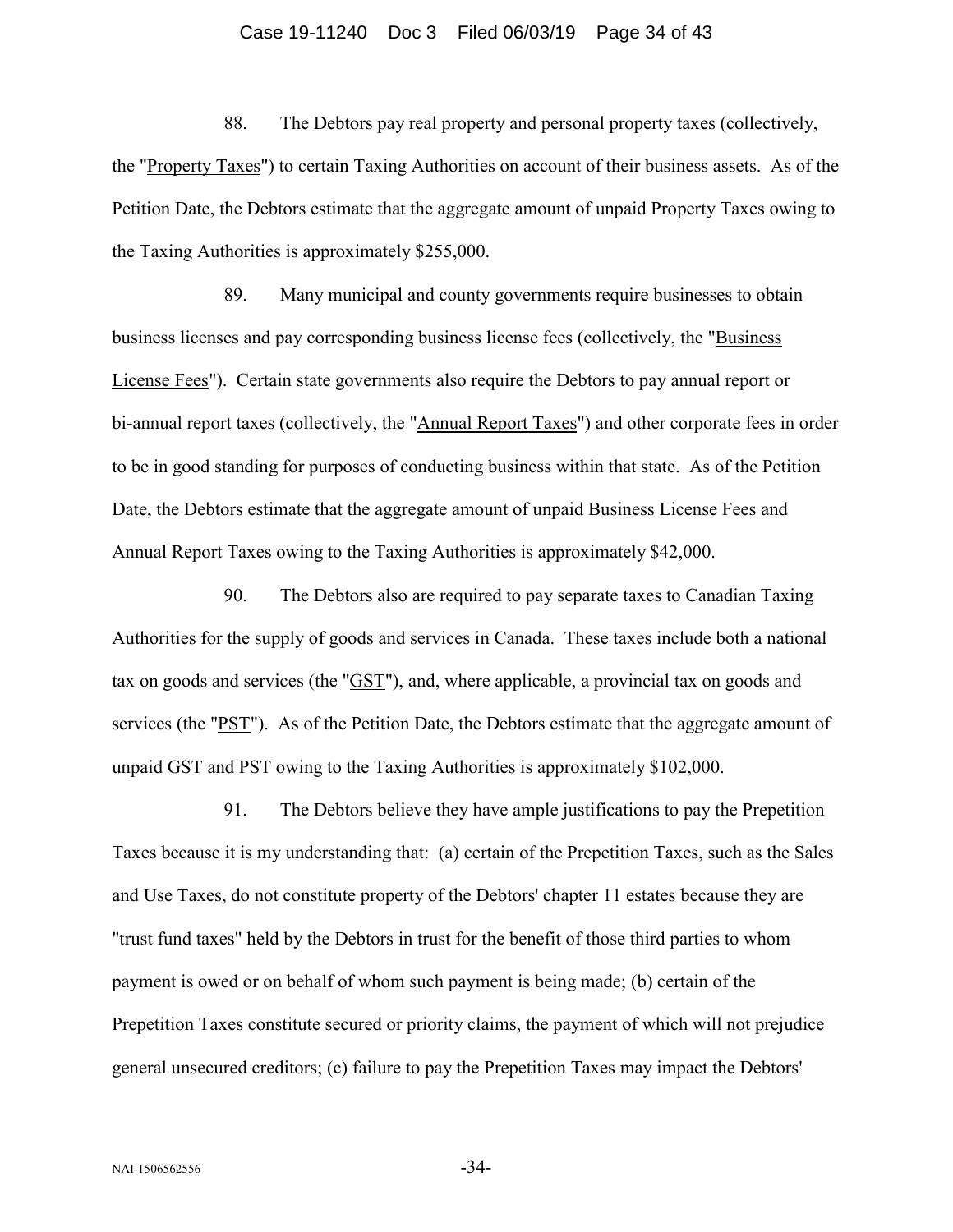#### Case 19-11240 Doc 3 Filed 06/03/19 Page 35 of 43

ability to conduct business in certain jurisdictions and thus their ability to maximize the value of their assets for the benefit of their stakeholders in the chapter 11 cases; and (d) the Debtors' directors and officers may face personal liability and, possibly, criminal charges if certain of the Prepetition Taxes are not paid. Therefore, to prevent immediate and irreparable harm that would result from such disruptions and distractions, the Debtors seek authority to pay these claims.

# **J. Employee Wages and Benefits**

92. The continued and uninterrupted support of the Debtors' Core Employees is essential to the success of these chapter 11 cases. The Core Employees perform a variety of functions critical to the Debtors' day-to-day operations. Moreover, the Core Employees' skills, specialized knowledge, and understanding of the Debtors' operations, as well as their relationships with customers, vendors, and other third parties, are essential to the Debtors' businesses.

93. As of the Petition Date, many employees were owed or had accrued various sums for wages, salaries, and other accrued compensation, reimbursable business expenses, employee benefits, and payroll deductions. I believe that without the requested relief, the Debtors' Core Employees – whose morale has been tested by the recent reduction in force and the underperformance of certain of the Debtors' businesses – may seek alternative opportunities. Such a development would deplete the Debtors' workforce, hindering the Debtors' operations and their ability to maximize value for stakeholders. The loss of valuable employees and the resulting need to recruit new personnel to replenish the Debtors' workforce would be distracting and counterproductive at this critical time, particularly while the Debtors are (a) executing the ProFlowers Restructuring and (b) actively engaged in ongoing Sale Efforts. Accordingly, the Debtors must do their utmost to retain their workforce by, among other things, continuing to honor all wage, benefit, and related obligations, including Employee Obligations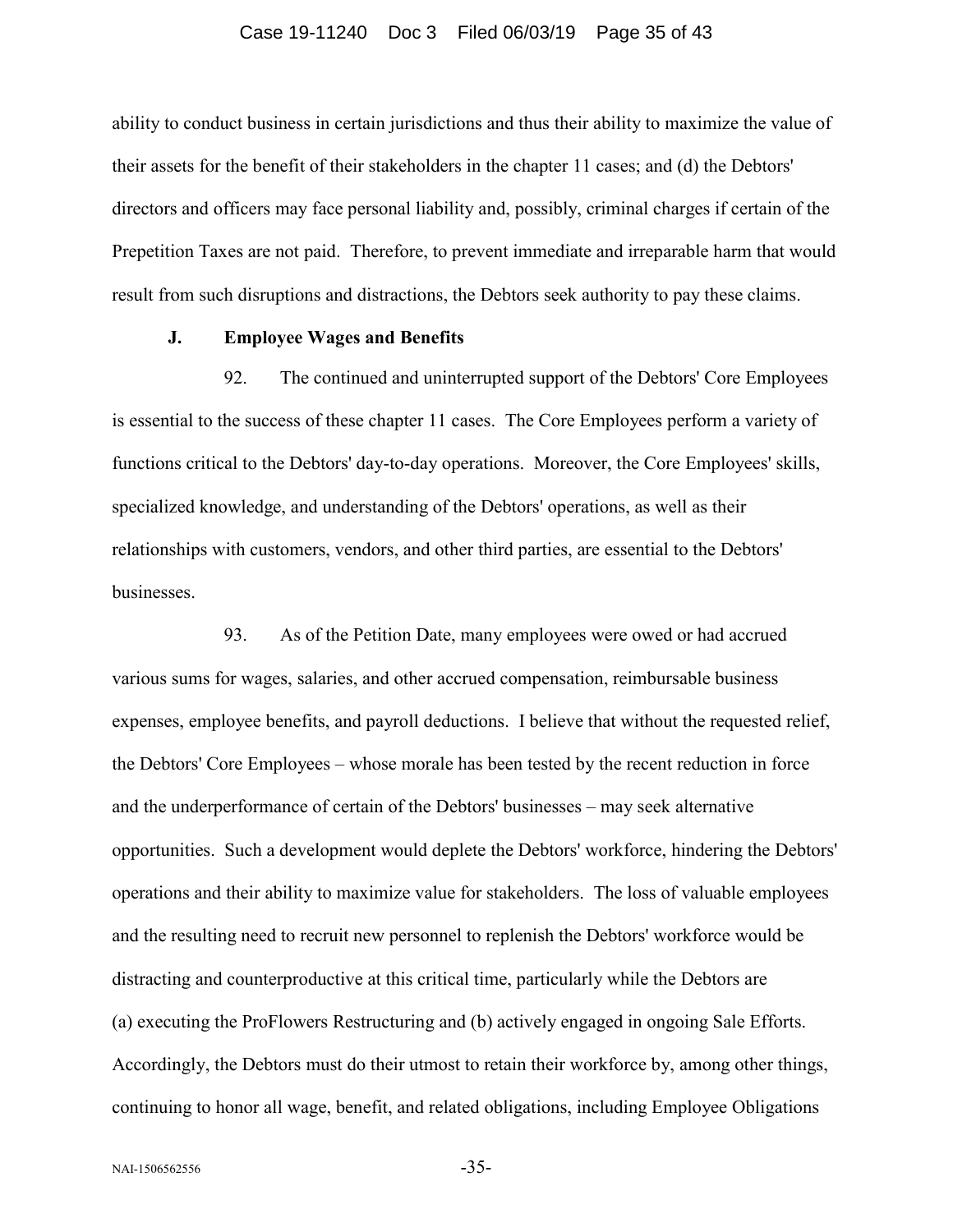# Case 19-11240 Doc 3 Filed 06/03/19 Page 36 of 43

that accrued prepetition. In addition, bolstering the morale of their employees and ensuring the uninterrupted availability of their services will assist the Debtors in (a) maintaining a "business as usual" atmosphere to the extent possible and (b) preserving the Debtors' relationships with a variety of important constituencies, including key customers and vendors.

94. I further believe that the Debtors must have a functioning board of directors in place to continue in operation and that outside directors would be likely to leave if they are not paid their compensation or reimbursed their expenses. To lose key outside directors at the early stages of the Debtors' chapter 11 cases would jeopardize the Debtors' efforts to maximize value, including the Debtors' Sale Efforts.

95. In addition, without the continuation of the Continued Benefits, including payments to non-insider employees under the Severance Guidelines and Incentive Programs – each of which were in place pursuant to established guidelines and procedures prior to the Petition Date – I believe that the Debtors' remaining employees may be more likely to seek out alternative employment. Without these employees, the Debtors' operations, and their efforts to maximize value for stakeholders in these chapter 11 cases, would be significantly adversely affected. I further believe that continuation of the Severance Guidelines and Incentive Programs for non-insider employees will encourage remaining employees to continue working for the Debtors notwithstanding the uncertainty created by the filing of the chapter 11 cases and the Debtors' ongoing Sale Efforts, thereby enabling the Debtors to take all steps necessary to maximize the value of their assets.

96. For these reasons, among others, I believe (a) the payment of certain prepetition obligations and (b) the continuation of certain programs and benefits on a postpetition basis as set forth in the *Motion of the Debtors for Interim and Final Orders (I) Authorizing the*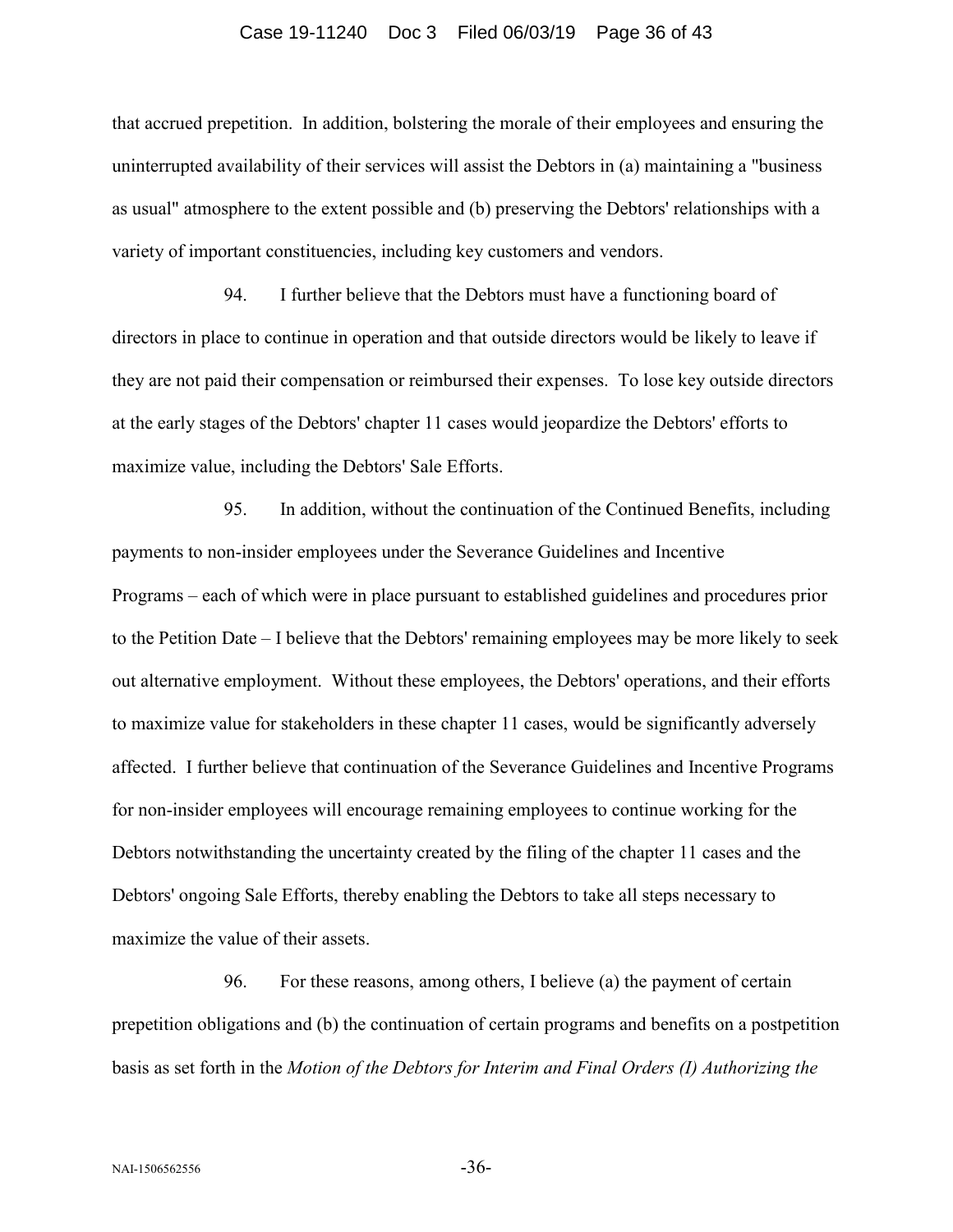*Debtors to Pay Prepetition Employee Wages, Benefits, and Related Items and (II) Granting Certain Related Relief* to be essential to the Debtors' efforts to maximize value for their stakeholders in these chapter 11 cases.

## **K. Cash Management**

97. The Debtors' Cash Management System. The Debtors, as affiliated entities, historically have employed a consolidated cash management system (the "Cash Management System") encompassing 22 domestic bank accounts and three foreign bank accounts (collectively, the "Bank Accounts") which are used in the collection, management, and disbursement of funds in the day-to-day operation of the Debtors' businesses. The Debtors make and receive thousands of payments per week, and over approximately \$3.5 billion in cash flows through the Cash Management System annually.

98. The Debtors maintain each of the domestic Bank Accounts at financial institutions insured by the Federal Deposit Insurance Corporation (the "FDIC"). Each of the foreign Bank Accounts are maintained at large, highly regulated financial institutions with international operations, and the Debtors believe that their deposits with these institutions are secure. The Debtors use most of these Bank Accounts to collect, transfer, and disburse funds generated from operations on a daily basis and record such collections, transfers, and disbursements.

99. The Cash Management System enables the Debtors to (a) control and monitor corporate funds, (b) ensure cash availability, and (c) reduce costs and administrative expenses by facilitating the movement of funds, thereby increasing the efficiency of their business operations. It would be difficult, expensive, disruptive, and administratively burdensome to require the Debtors to close all of their existing Bank Accounts and open new,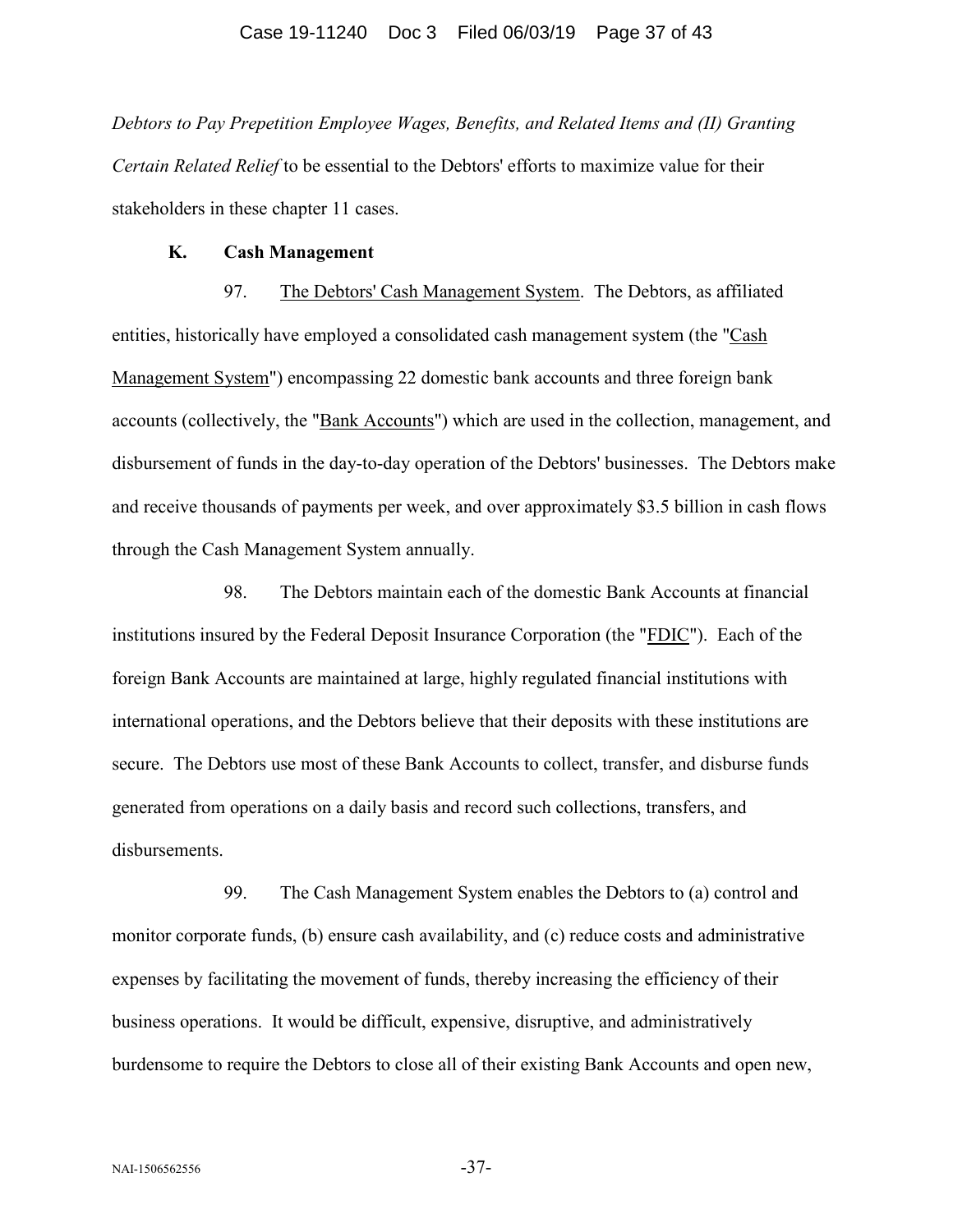#### Case 19-11240 Doc 3 Filed 06/03/19 Page 38 of 43

segmented, debtor-in-possession bank accounts for each Debtor entity at the very outset of these bankruptcy cases.

100. Transactions Among the Debtors. In the ordinary course of business, the Debtors engage in intercompany financial transactions with one another (collectively, the "Inter-Debtor Transactions") for administrative convenience, to ensure their operational and financial needs are met, and to facilitate the Debtors' sale of goods and services. For example, Provide Commerce LLC and its Debtor affiliates (collectively, the "Provide Debtors") are party to an Intercompany Agreement, effective as of July 20, 2010, which provides for the allocation of certain costs, sharing of certain services, and the transfer of certain products among the Provide Debtors. All Inter-Debtor Transactions result in the creation of corresponding intercompany payables and receivables. The Debtors expect that similar Inter-Debtor Transactions will occur on a postpetition basis.

101. Transactions Between the Debtors and Non-Debtor Affiliates. In addition to the Inter-Debtor Transactions, in the ordinary course of business, the Debtors engage in certain intercompany transactions with non-Debtor affiliates (collectively, the "Inter-Affiliate Transactions" and, together with the Inter-Debtor Transactions, the "Intercompany Transactions"), which provide for the allocation of corporate overhead costs, the sharing of certain services, the Debtors' receipt of key IT Services (as defined herein), and the facilitation of the Debtors' sale of goods and services.

102. For example, prior to the Petition Date, Debtor Florists' Transworld Delivery, Inc. was responsible for compensating and making payments toward the supplemental medical, dental, life, and disability insurance plans for three Canadian employees (the "Canadian Employees") employed by non-Debtor affiliate FTD Canada Inc. ("FTD Canada"). Historically,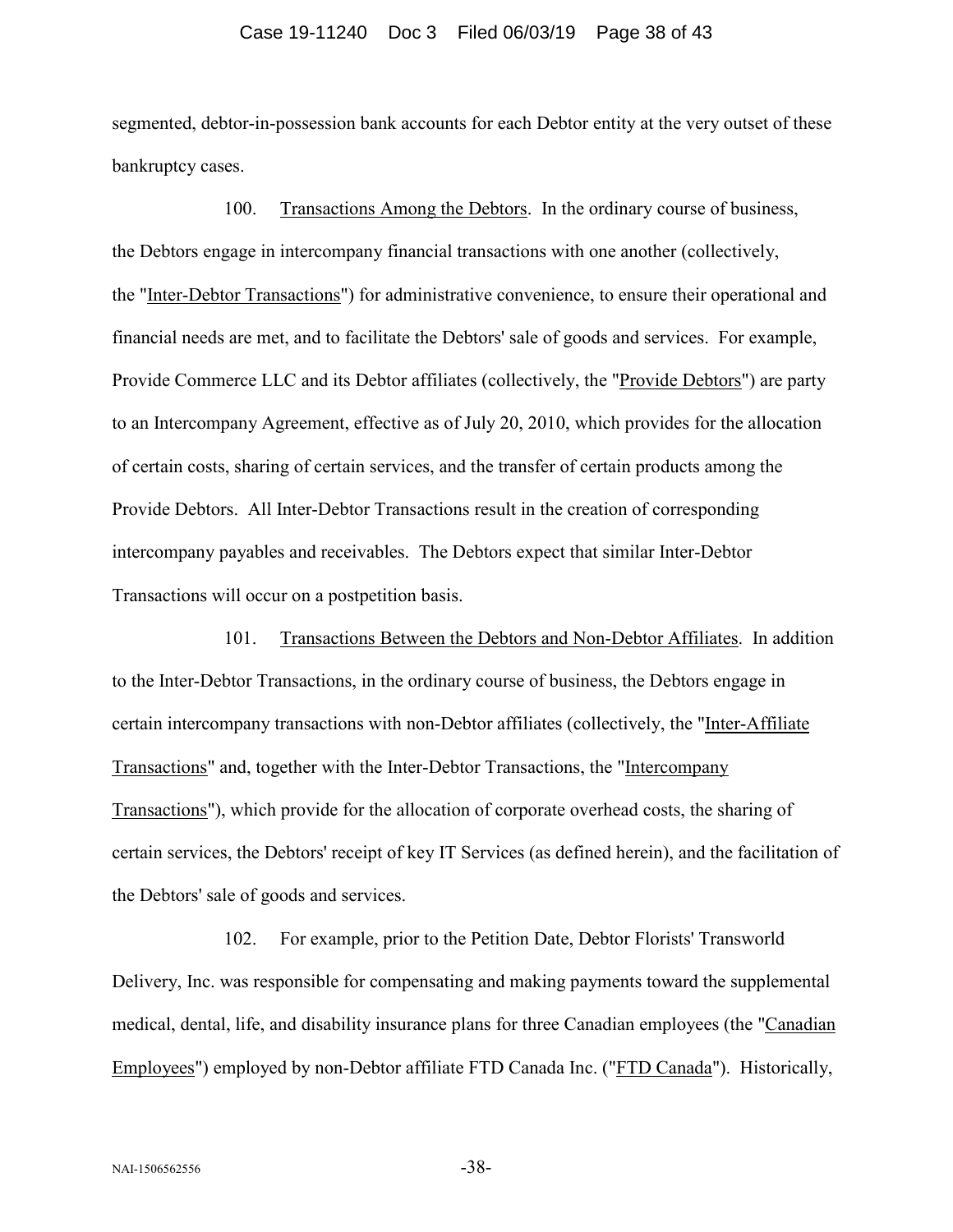#### Case 19-11240 Doc 3 Filed 06/03/19 Page 39 of 43

FTD Canada reimbursed Florists' Transworld Delivery, Inc. through intercompany transfer for amounts paid on account of the Canadian Employees. While FTD Canada is not a debtor in these chapter 11 cases, the Canadian Employees conduct sales and recruit Florist Network Members in Canada for the Debtors' Florist segment and thus are critical to the Debtors' Canadian business transactions. The average amount that the Debtors pay per payroll period for the compensation and benefits of the Canadian Employees is less than \$10,000.

103. Debtor FTD, Inc. and non-Debtor FTD India Private Limited ("FTD India") are party to a Foreign Collaboration Agreement, dated as of November 1, 2013, pursuant to which FTD India manufactures, develops, and exports computer software and services related thereto (the "IT Services") to FTD, Inc. In accordance with the Foreign Collaboration Agreement, FTD, Inc. reimburses FTD India for all reasonable operating expenses incurred by FTD India toward provision of the IT Services, including the cost of FTD India's employee salaries and certain costs associated with the development of the IT Services, such as rent, equipment, telephones or faxes, email, and travel, subject to approval by FTD, Inc. Payments made to FTD India total approximately \$250,000 per month.<sup>16</sup>

104. In addition, the Debtors (a) fulfill and facilitate international orders (e.g., orders originating outside North America to be fulfilled therein; or vice versa) and (b) process payments to overseas florists fulfilling such transactions through non-Debtor Interflora, Inc. Fulfillment revenues due to the Debtors on account of orders placed outside North America and fulfilled in North America average approximately \$400,000 per month and are offset by transfers of cash in satisfaction of fees and costs of processing and fulfillment

<span id="page-38-0"></span> <sup>16</sup> This amount includes a "transfer pricing margin" based on the published margins of comparable companies registered in India. The transfer pricing margin is subject to annual change, and the Debtors currently pay approximately \$40,000 per month on account of the transfer pricing margin.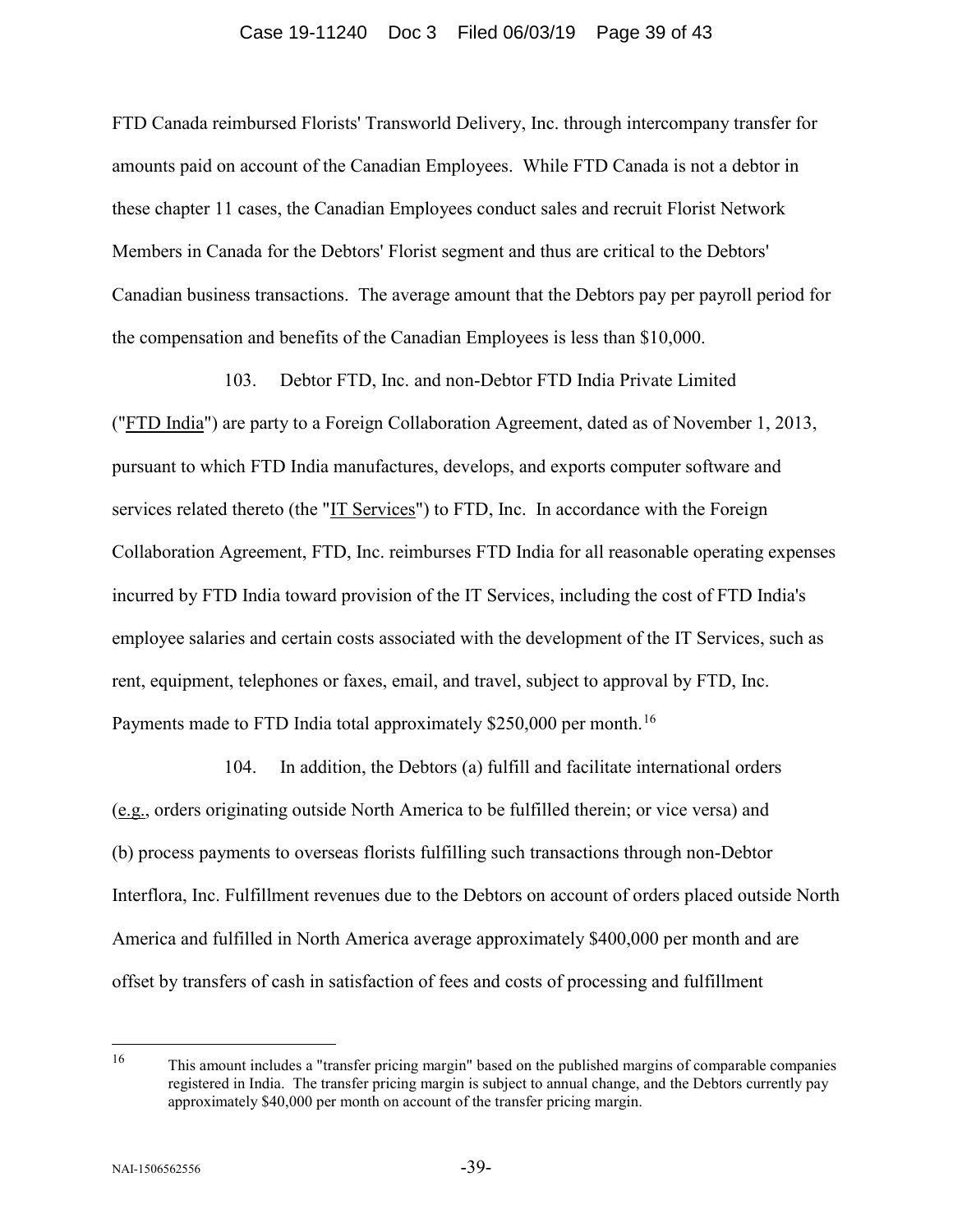obligations owed to overseas florists. These outgoing cash transfers aggregate approximately \$200,000 per month.

105. The Inter-Affiliate Transactions result in the creation of corresponding intercompany payables and receivables. The Debtors expect that similar Inter-Affiliate Transactions will occur on a postpetition basis.

106. Each of the foregoing Intercompany Transactions was, and is, being conducted to facilitate the Debtors' continued operations and to maximize and appropriately allocate value for the materials and services provided. In general, as discussed above, the Intercompany Transactions provide substantial benefits to the Debtors. Accordingly, the Debtors intend to continue these transactions in the ordinary course of business on a postpetition basis.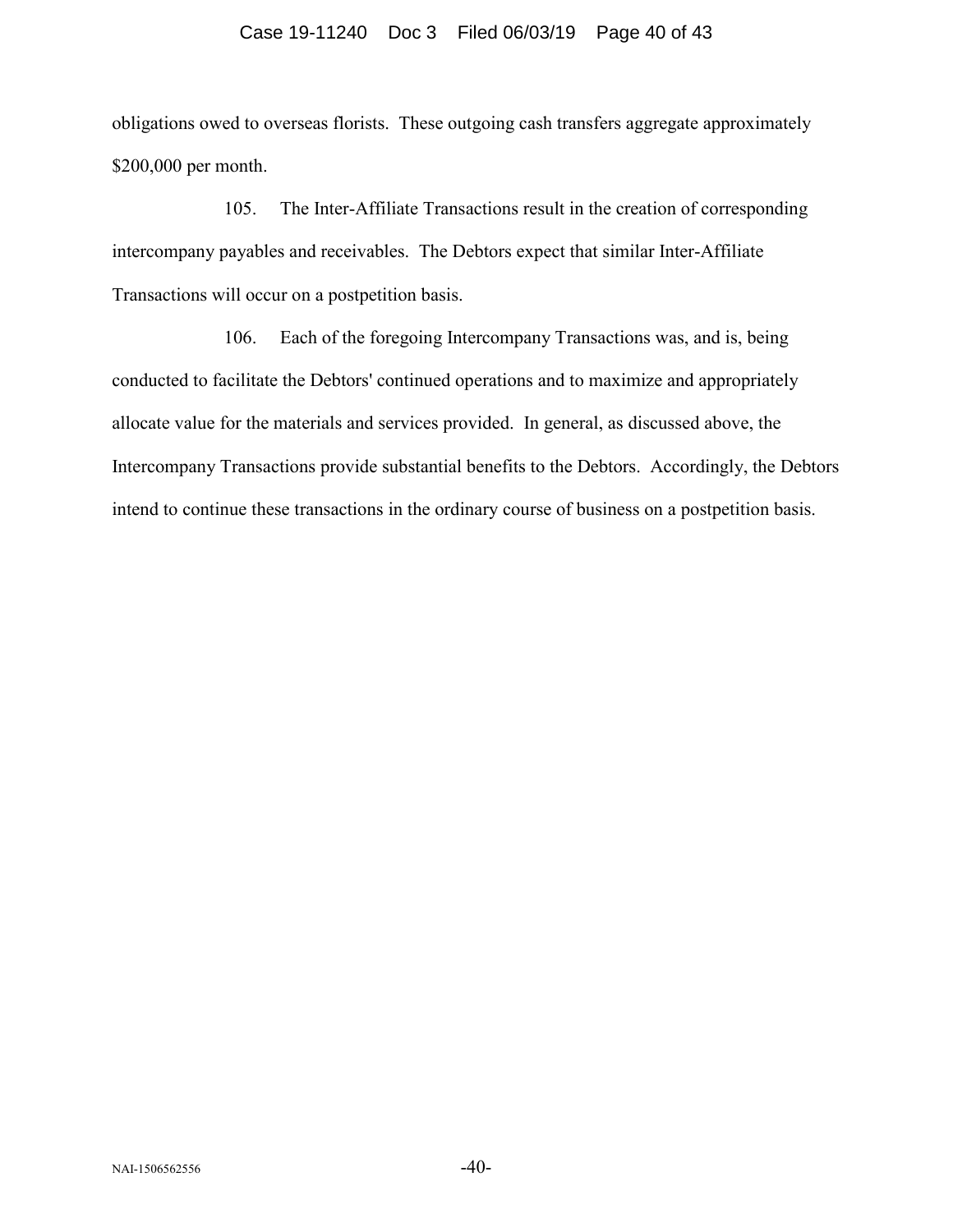Case 19-11240 Doc 3 Filed 06/03/19 Page 41 of 43

Pursuant to 28 U.S.C. § 1746, I declare under penalty of perjury that the foregoing

is true and correct to the best of my knowledge, information, and belief.

Dated: June 3, 2019 Downers Grove, Illinois */s/ Scott D. Levin* Scott D. Levin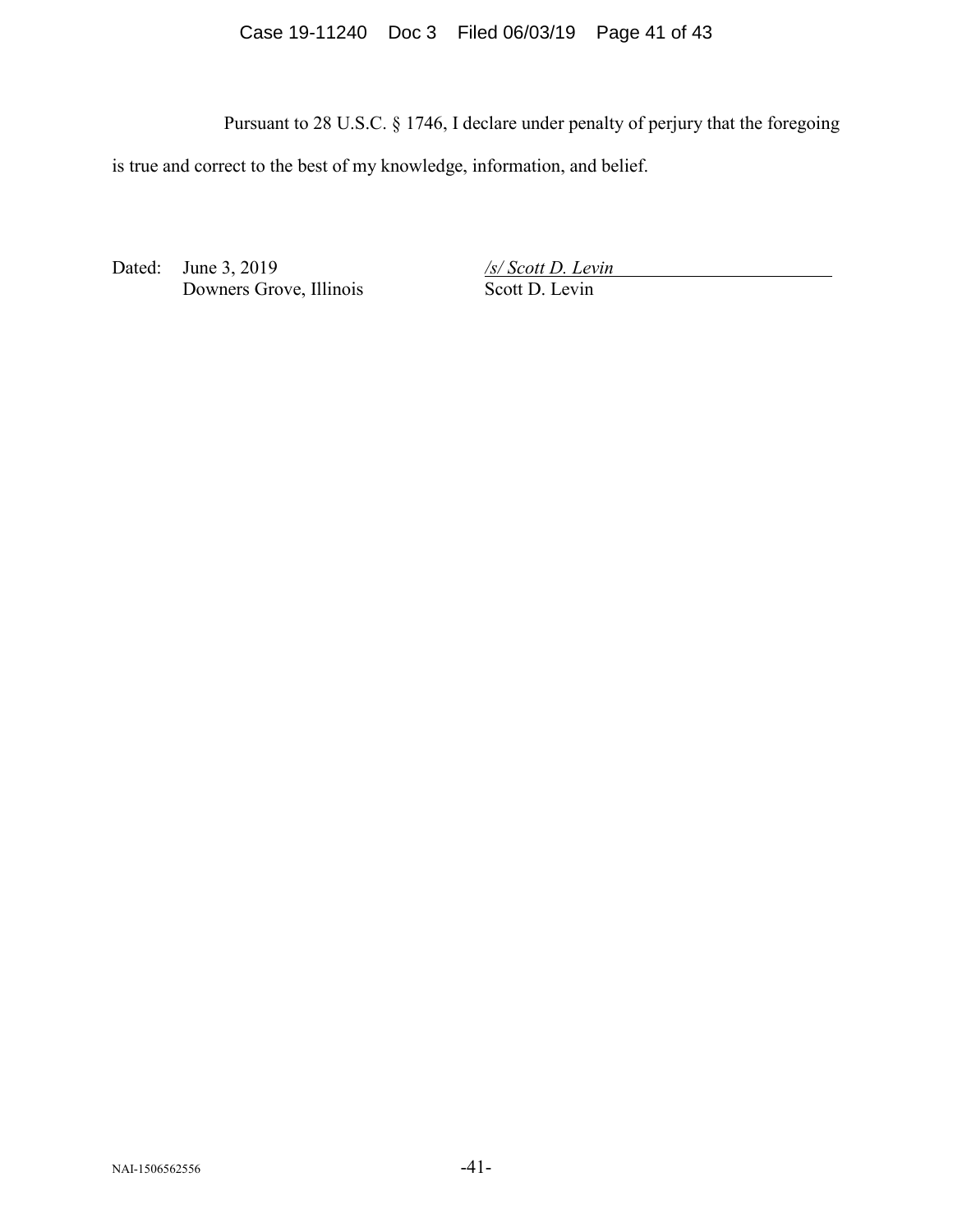# **EXHIBIT A**

**Organizational Chart**